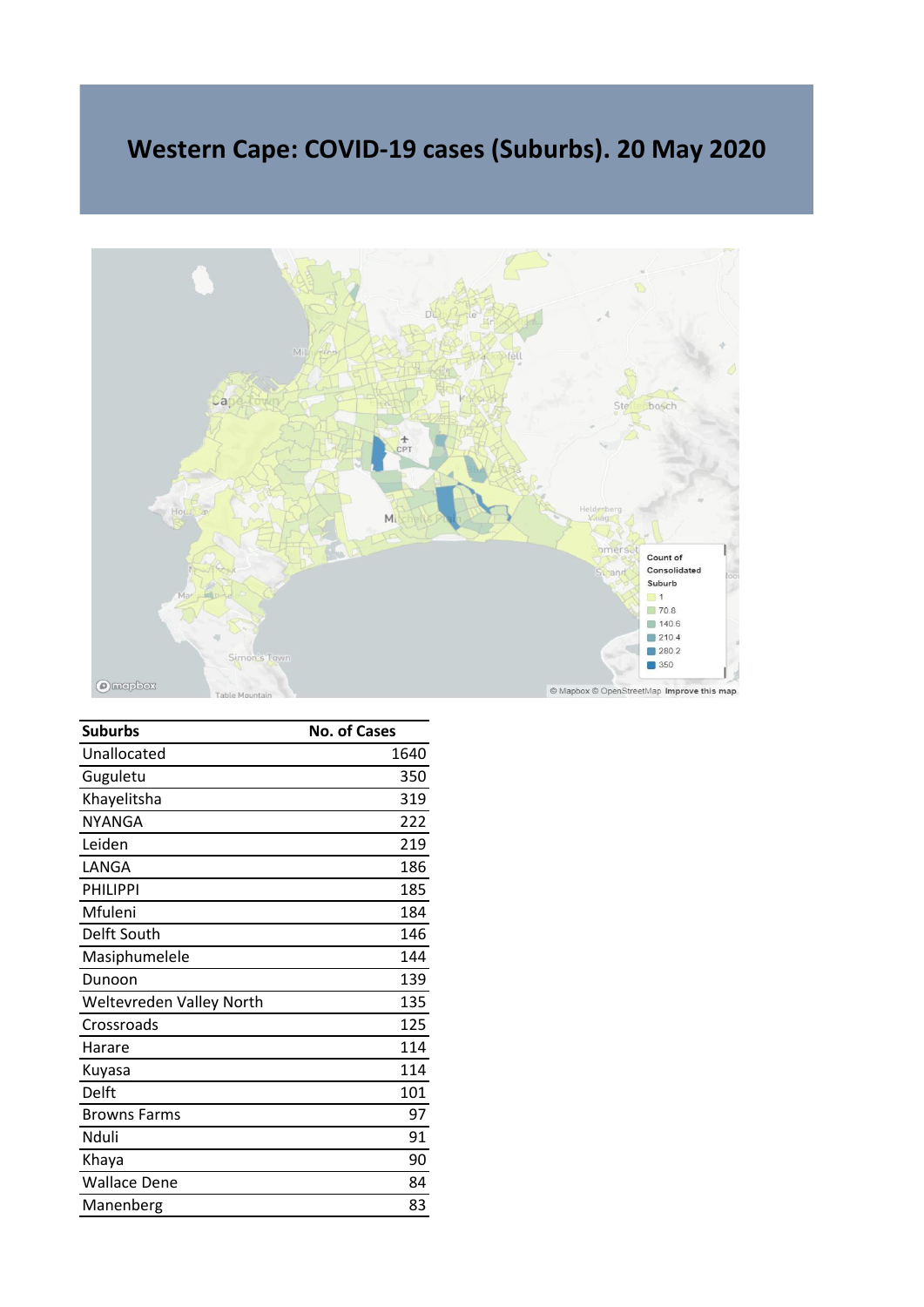| Lentegeur              | 82 |
|------------------------|----|
| <b>Bishop Lavis</b>    | 81 |
| <b>Ilitha Park</b>     | 81 |
| Bloekombos             | 78 |
| Mandela Park           | 73 |
| Town 3 Village 5       | 61 |
| Mandalay               | 57 |
| Gatesville             | 56 |
| De La Haye             | 55 |
| Ravensmead             | 53 |
| <b>Tafelsig</b>        | 51 |
| Lotus River            | 49 |
| Wynberg                | 47 |
| Portland               | 45 |
| Eyethu                 | 44 |
| <b>Grassy Park</b>     | 43 |
| <b>Hanover Park</b>    | 43 |
| Ikwezi Park            | 42 |
| Bonteheuwel            | 40 |
| <b>EERSTE RIVER</b>    | 40 |
| Macassar               | 40 |
| PAROW                  | 39 |
| Town 3 Village 3       | 39 |
| Fisantekraal           | 38 |
| Voorbrug               | 38 |
| Vredehoek              | 38 |
| Imizamo Yethu          | 36 |
| Kenilworth             | 36 |
| Nonqubela              | 36 |
| Retreat                | 36 |
| Rylands                | 36 |
| Wesbank                | 36 |
| <b>BELHAR</b>          | 35 |
| Bridgetown             | 35 |
| Rondebosch             | 35 |
| scottsdene             | 35 |
| <b>Bellville South</b> | 34 |
| Heideveld              | 34 |
| Mbekweni               | 34 |
| Parklands              | 34 |
| <b>Beacon Valley</b>   | 33 |
| <b>Bella Vista</b>     | 33 |
| <b>CAPRICORN</b>       | 32 |
| Rocklands              | 32 |
| Roosendal              | 31 |
| Woodstock              | 31 |
| <b>MATROOSFONTEIN</b>  | 30 |
| Pinelands              | 30 |
| Maitland               | 29 |
| <b>New Rest</b>        | 29 |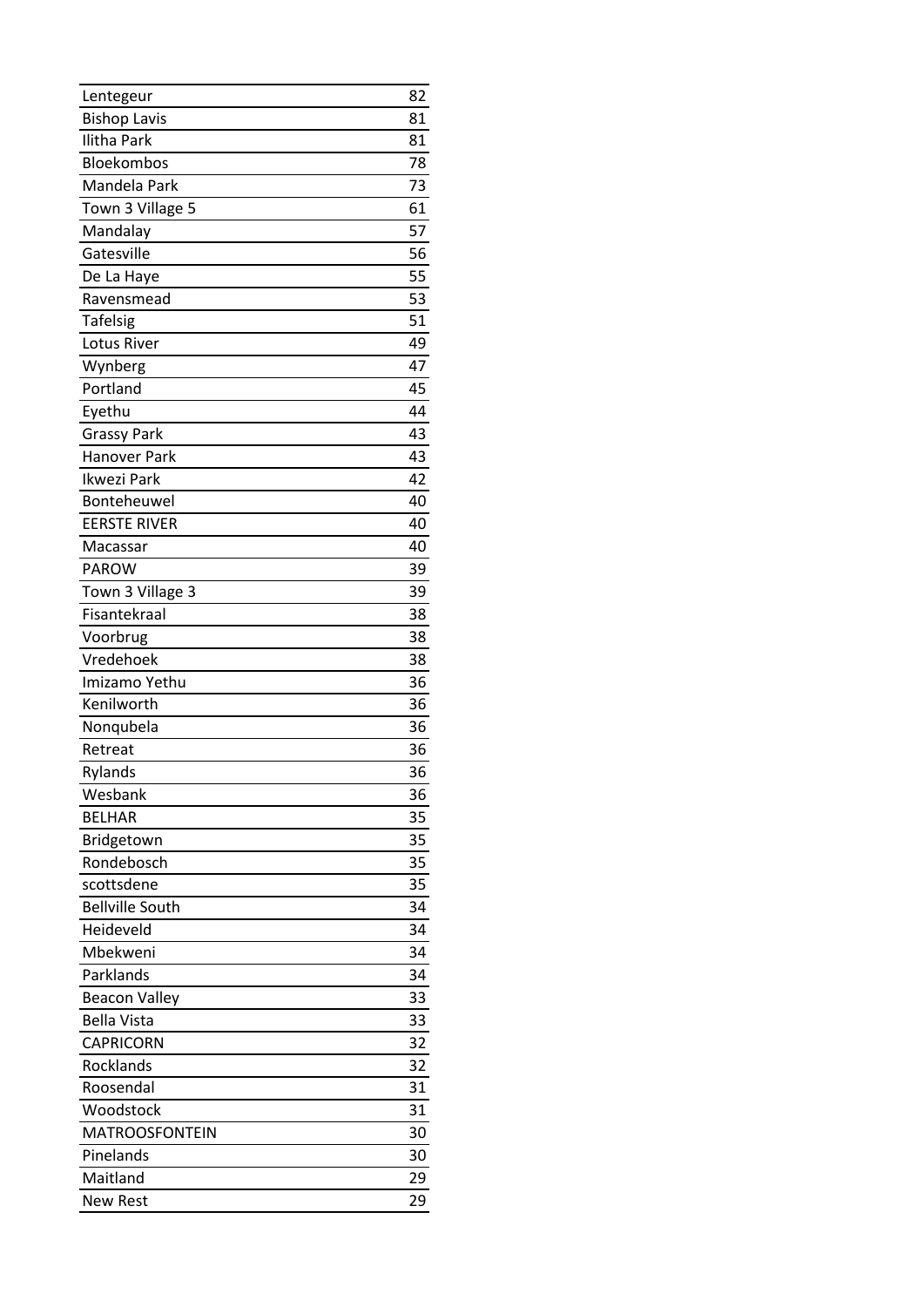| Observatory              | 29 |
|--------------------------|----|
| Scottsville              | 29 |
| Strandfontein            | 29 |
| Woodlands                | 28 |
| <b>Bellville Central</b> | 27 |
| Claremont                | 27 |
| Lwandle                  | 27 |
| Uitsig                   | 27 |
| Westridge                | 27 |
| Eastridge                | 26 |
| <b>Green Point</b>       | 25 |
| <b>HOUT BAY</b>          | 25 |
| Ocean View               | 25 |
| Gardens                  | 24 |
| Kalkfontein              | 24 |
| Rondebosch East          | 24 |
| Endlovini                | 23 |
| Plumstead                | 23 |
| Ruyterwacht              | 23 |
| <b>BELLVILLE</b>         | 22 |
| Fresnaye                 | 22 |
| Lansdowne                | 22 |
| Milnerton                | 22 |
| Newlands                 | 22 |
| Cape Town City Centre    | 21 |
|                          |    |
| <b>CERES</b>             | 21 |
| <b>Griffiths Mxenge</b>  | 21 |
| Sea Point                | 21 |
| Surrey                   | 21 |
| Valhalla Park            | 21 |
| <b>Heinz Park</b>        | 20 |
| Malibu Village           | 20 |
| Sunnydale                | 20 |
| Athlone                  | 19 |
| <b>Balvenie</b>          | 19 |
| Devon Park               | 19 |
| <b>Fish Hoek</b>         | 19 |
| Silvertown               | 19 |
| <b>SOMERSET WEST</b>     | 19 |
| The Hague                | 19 |
| <b>Trevor Vilakazi</b>   | 19 |
| Victoria Mxenge          | 19 |
| <b>KTC</b>               | 18 |
| Ottery                   | 18 |
| Parow Valley             | 18 |
| Steenberg                | 18 |
| <b>STRAND</b>            | 18 |
| <b>Belmont Park</b>      | 17 |
| <b>Boston</b>            | 17 |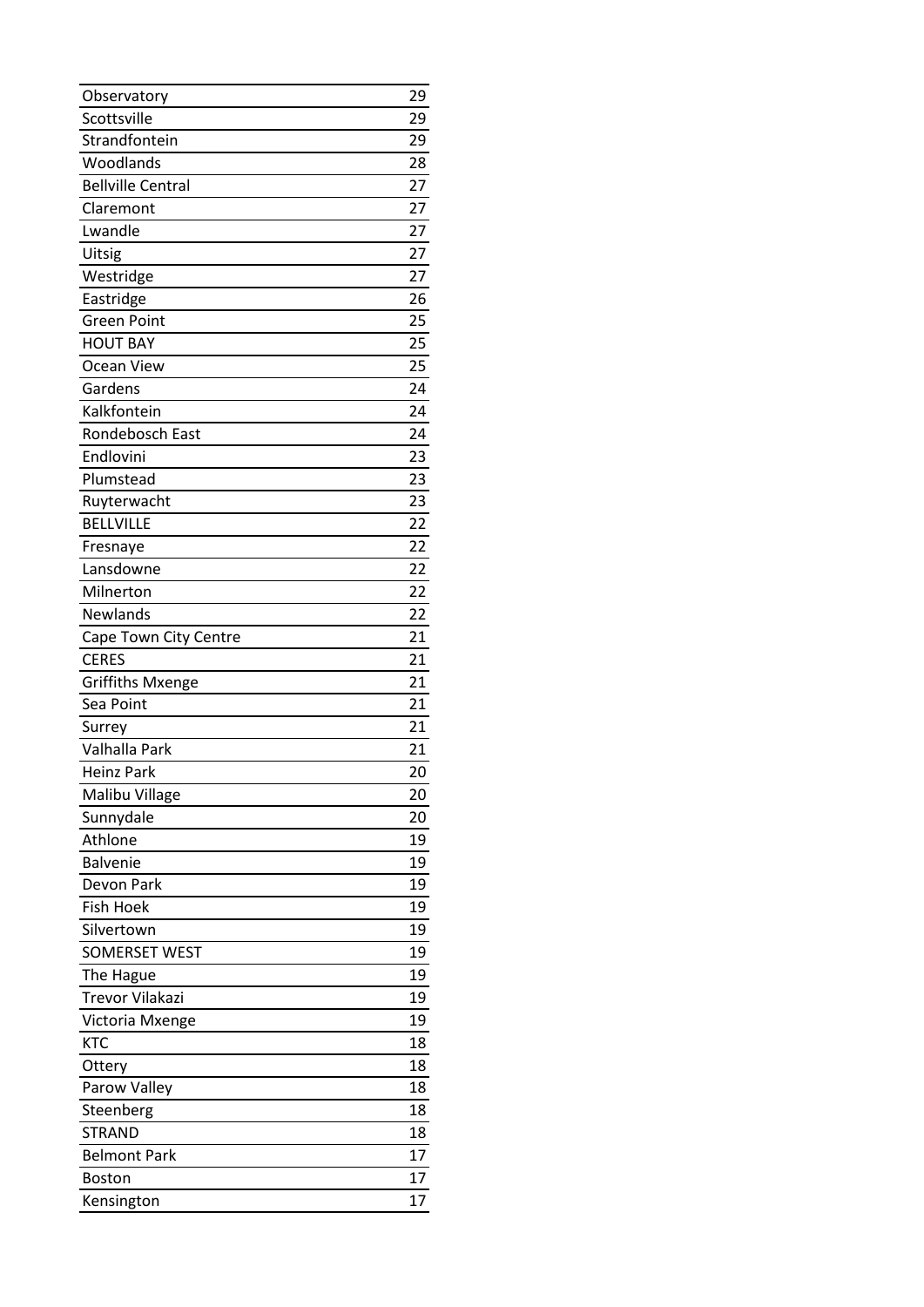| Oranjezicht              | 17 |
|--------------------------|----|
| Salt River               | 17 |
| Schotschekloof           | 17 |
| <b>Summer Greens</b>     | 17 |
| Brooklyn                 | 16 |
| <b>Forest Village</b>    | 16 |
| Groenheuwel              | 16 |
| <b>KRAAIFONTEIN</b>      | 16 |
| Muizenberg               | 16 |
| Rosebank                 | 16 |
| Sarepta                  | 16 |
| Asanda                   | 15 |
| <b>Bothasig</b>          | 15 |
| Cravenby                 | 15 |
| Eureka Estate            | 15 |
| <b>Heather Park</b>      | 15 |
| Saxonsea                 | 15 |
| Kaya Mandi               | 14 |
| Montana                  | 14 |
| <b>New Woodlands</b>     | 14 |
| Parkwood                 | 14 |
| Protea Heights           | 14 |
| Zweletemba               | 14 |
| Avondale                 | 13 |
| Belgravia                | 13 |
|                          |    |
| Bongweni                 | 13 |
| Camps Bay                | 13 |
| Century City             | 13 |
| Leonsdale                | 13 |
| Nomzamo                  | 13 |
| Porterville              | 13 |
| Robinvale                | 13 |
| Town 3 Village 2         | 13 |
| Town 3 Village 4         | 13 |
| Witzenville              | 13 |
| Burgundy                 | 12 |
| Crawford                 | 12 |
| Joe Slovo Park           | 12 |
| Kanana                   | 12 |
| Kewtown                  | 12 |
| <b>Kuils River</b>       | 12 |
| Northpine                | 12 |
| Rusthof                  | 12 |
| Weltevreden Valley       | 12 |
| Barcelona                | 11 |
| <b>Bernadino Heights</b> | 11 |
| <b>Beverly Park</b>      | 11 |
| Connaught                | 11 |
| Ekuphumleni              | 11 |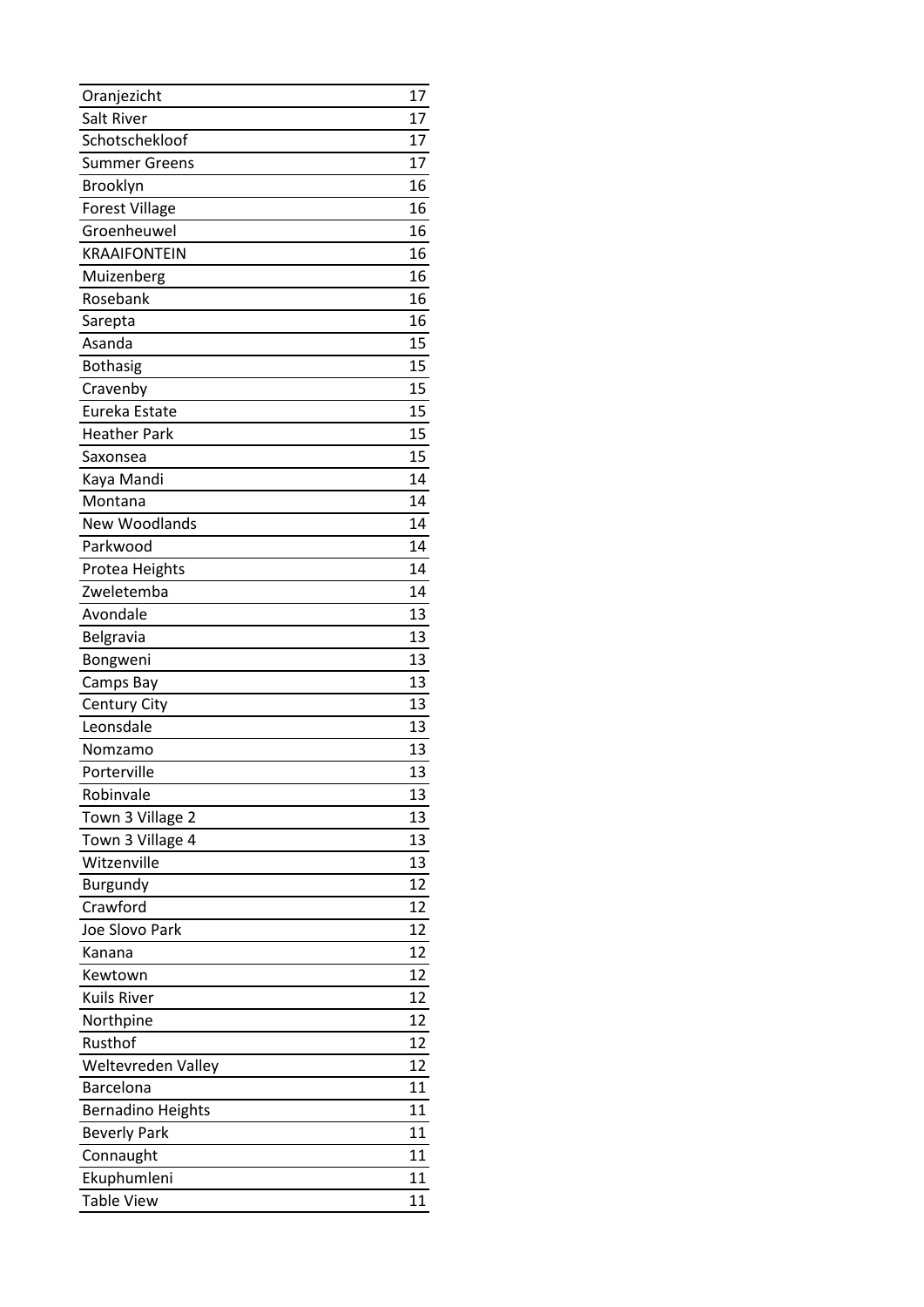| <b>Townsend Estate</b>      | 11             |
|-----------------------------|----------------|
| Village 1 South             | 11             |
| <b>WELLINGTON</b>           | 11             |
| <b>Beach Estate</b>         | 10             |
| Belhar <sub>2</sub>         | 10             |
| Edgemead                    | 10             |
| Eikendal                    | 10             |
| <b>Highbury Park</b>        | 10             |
| Kleinvlei                   | 10             |
| Norwood                     | 10             |
| Parow East                  | 10             |
| Salberau                    | 10             |
| Westlake                    | 10             |
| Zonnebloem                  | 10             |
| <b>Burgundy Estate</b>      | 9              |
| Dennemere                   | 9              |
| <b>Fairfield Estate</b>     | 9              |
| Glenlily                    | 9              |
| Goodwood Estate             | 9              |
| Highbury                    | 9              |
| Idasvallei                  | 9              |
| <b>KOMMETJIE</b>            | 9              |
| <b>Kraaifontein East</b>    | 9              |
| Morgenster                  | 9              |
| Mowbray                     | 9              |
| Newfields                   | 9              |
| Phoenix                     | 9              |
| <b>Stellenbosch Central</b> | 9              |
| Thembalethu                 | 9              |
| Van Wyks Vlei               | 9              |
| Belhar 18                   | 8              |
| <b>Blue Downs</b>           | 8              |
| <b>Broadlands</b>           | 8              |
| Happy Valley                | 8              |
| Kalksteenfontein            | 8              |
| Southfield                  | 8              |
| STELLENBOSCH                | 8              |
| Thornton                    | 8              |
| Van Riebeeckshof            | 8              |
| Welgemoed                   | 8              |
| West Beach                  | 8              |
| CALEDON                     | 7              |
| <b>Churchill Estate</b>     | 7              |
| <b>Electric City</b>        | 7              |
| <b>Forest Heights</b>       | 7              |
| Glenhaven                   | 7              |
| Hazendal                    | 7              |
|                             | 7              |
| Kirstenhof                  |                |
| Lavendar Hill               | $\overline{7}$ |
| Lavender Hill               | 7              |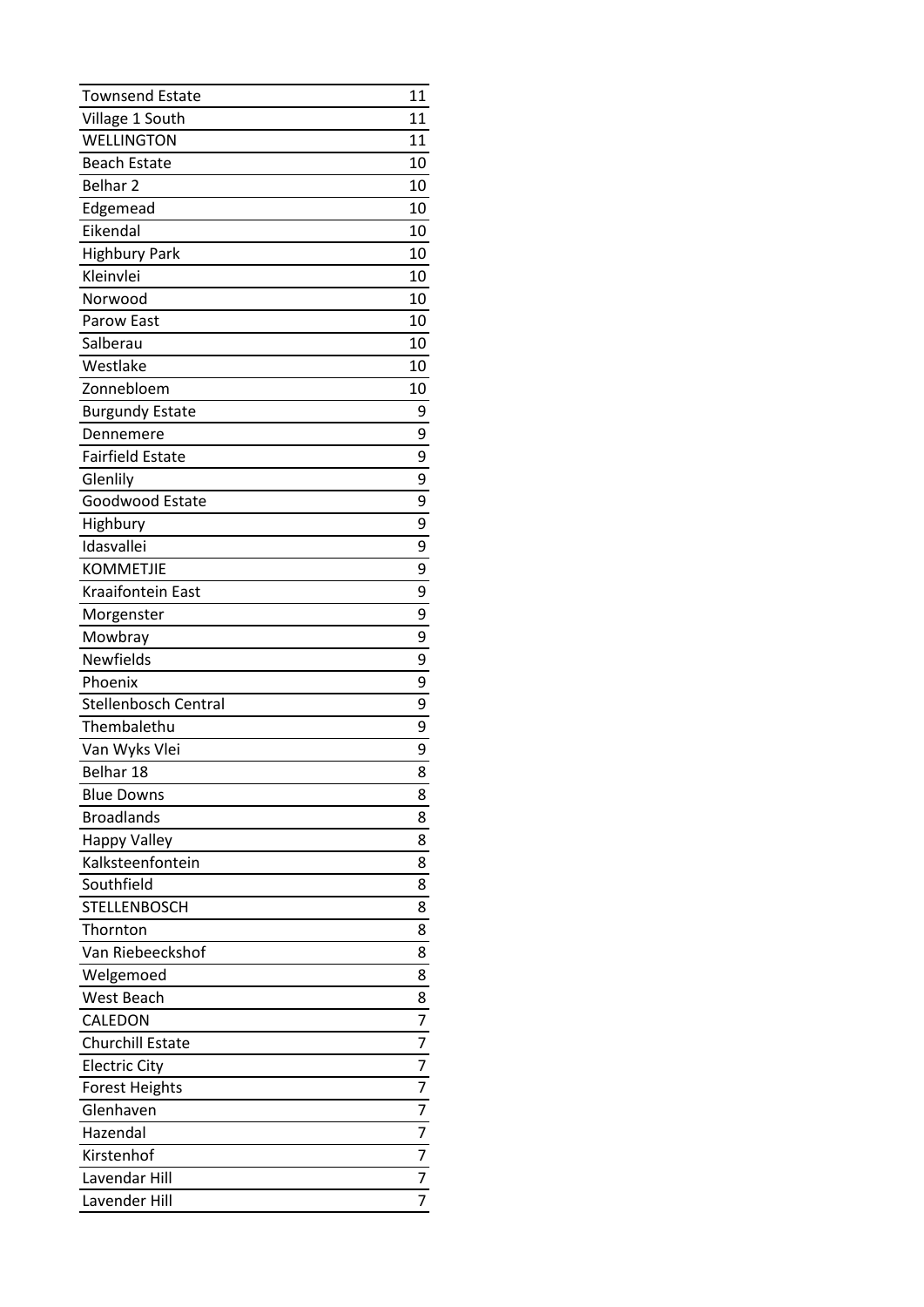| PAARL                       | 7              |
|-----------------------------|----------------|
| Panorama                    | 7              |
| Pelikan Park                | $\overline{7}$ |
| Perm Gardens                | 7              |
| Plattekloof 1               | 7              |
| Plettenberg Bay             | 7              |
| <b>Prince Alfred Hamlet</b> | 7              |
| Riverside                   | $\overline{7}$ |
| Rondevlei Park              | $\overline{7}$ |
| Rugby                       | $\overline{7}$ |
| Sillwood Heights            | $\overline{7}$ |
| Soneike                     | $\overline{7}$ |
| Tamboerskloof               | 7              |
| Vasco Estate                | 7              |
| Vogelvlei (Wesbank)         | $\overline{7}$ |
| Vredelust                   | $\overline{7}$ |
| Wetton                      | $\overline{7}$ |
| Witsand                     | $\overline{7}$ |
| <b>Worcester Central</b>    | $\overline{7}$ |
| Austinville                 | 6              |
| <b>Bel Ombre</b>            | 6              |
| Belhar 11                   | 6              |
| Belhar 23                   | 6              |
| <b>Bellair</b>              | 6              |
| Bergvliet                   | 6              |
| Bloubergstrand              | 6              |
| <b>Brackenfell South</b>    | 6              |
| Cloetesville                | 6              |
| de oude spruit              | 6              |
| Devils Peak Estate          | 6              |
| Durbanville                 | 6              |
| Graceland                   | 6              |
| Greenfields                 | 6              |
| Killarney Gardens           | 6              |
| Kingston                    | 6              |
| Lagoon Beach                | 6              |
| Loevenstein                 | 6              |
| Mamre                       | 6              |
| Oakdale                     | 6              |
| Onverwacht                  | 6              |
| Riverton                    | 6              |
| Sanlamhof                   | 6              |
| Silverhurst                 | 6              |
| Tulbagh                     | 6              |
| V & A Waterfront            | 6              |
| Vanguard                    | 6              |
| Vrygrond                    | 6              |
| <b>White City</b>           | 6              |
| Windermere                  | 6              |
| Avonwood                    | 5              |
|                             |                |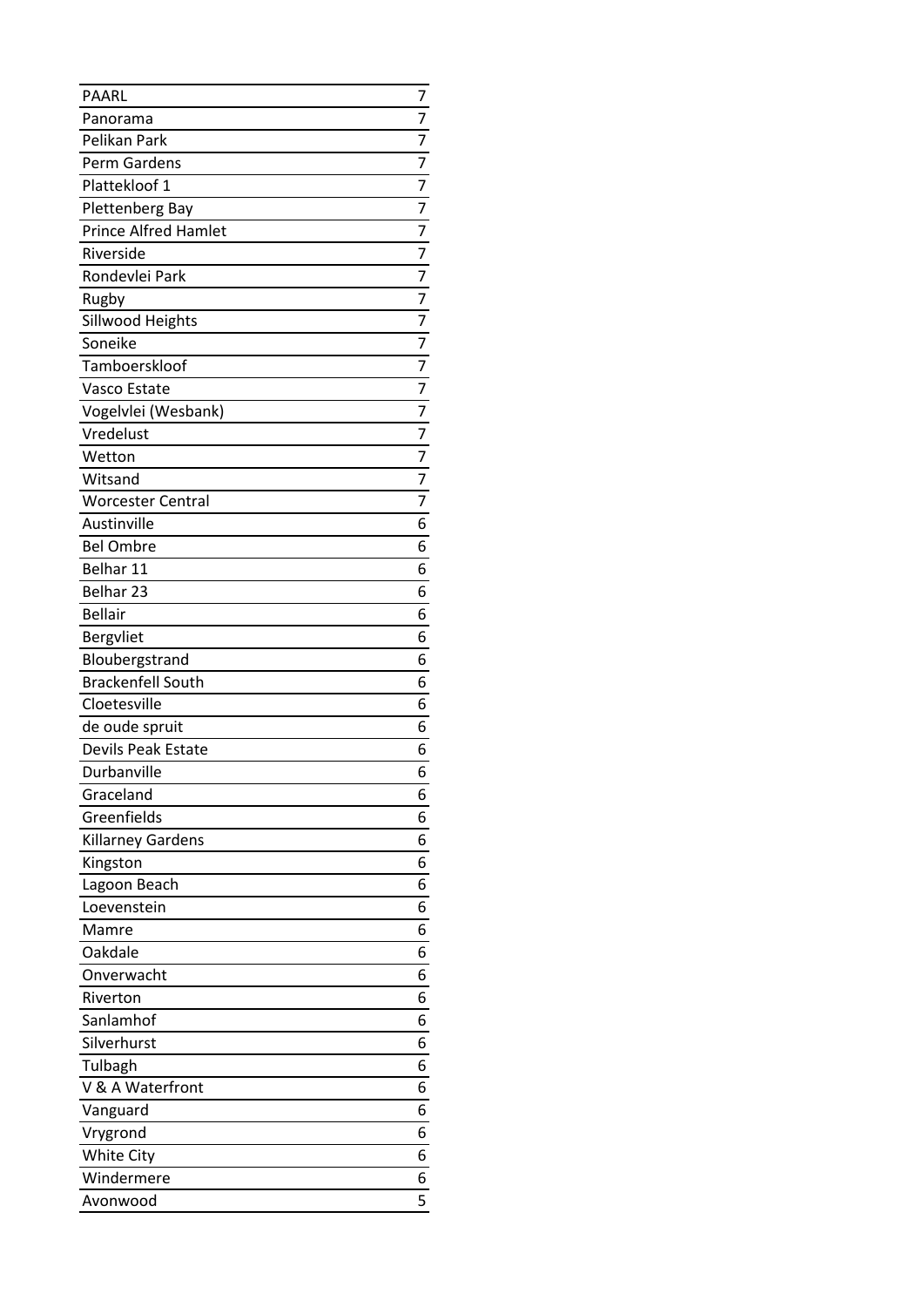| Barbarossa                   | 5                                                                |
|------------------------------|------------------------------------------------------------------|
| Beaconhill                   | 5                                                                |
| Belhar 21                    | $\frac{1}{5}$                                                    |
| Belhar <sub>6</sub>          |                                                                  |
| Bellville South Ext 13       |                                                                  |
| Bishopscourt                 | $\frac{5}{5}$                                                    |
| <b>Broadlands Village</b>    |                                                                  |
| <b>Charleston Hill</b>       |                                                                  |
| <b>DARLING</b>               |                                                                  |
| Diepwater (Wesbank)          | $\frac{15}{5}$ 5 $\frac{15}{5}$ 5 $\frac{15}{5}$ 5 $\frac{1}{5}$ |
| Eindhoven                    |                                                                  |
| <b>Epping Forest</b>         |                                                                  |
| <b>Fountain Village</b>      |                                                                  |
| Gaylee                       |                                                                  |
| <b>GRABOUW</b>               |                                                                  |
| <b>High Places</b>           |                                                                  |
| <b>Hout Bay Heights</b>      | $\frac{15}{5}$ 5 $\frac{15}{5}$ 5 $\frac{1}{5}$                  |
| <b>Hyde Park</b>             |                                                                  |
| Malmesbury                   |                                                                  |
| Morningstar                  |                                                                  |
| North Camp Wingfield         | $\frac{15}{5}$ $\frac{5}{5}$ $\frac{5}{5}$ $\frac{1}{5}$         |
| Oakglen                      |                                                                  |
| Pinehurst                    |                                                                  |
| Plattekloof 2                | $\overline{5}$                                                   |
| Protea Park                  |                                                                  |
| Sercor Park                  | $\frac{15}{5}$ 5 $\frac{15}{5}$ 5 $\frac{1}{5}$ 5 $\frac{1}{5}$  |
| Silversands                  |                                                                  |
| Sonkring                     |                                                                  |
| <b>Strandfontein Village</b> |                                                                  |
| <b>Stratford Green</b>       |                                                                  |
| Summerville                  | $\overline{5}$                                                   |
| Tokai                        | 5                                                                |
|                              |                                                                  |
|                              |                                                                  |
| <b>Turf Hall Estate</b>      |                                                                  |
| <b>Tyger Valley</b>          |                                                                  |
| Uitzicht                     |                                                                  |
| <b>Valmary Park</b>          |                                                                  |
| Victoria Park                | $\frac{5}{5} - \frac{5}{5} - \frac{5}{5}$                        |
| <b>Windsor Park Estate</b>   | $\overline{5}$                                                   |
| Amstelhof<br>Avon            | 4<br>4                                                           |
|                              | 4                                                                |
| <b>Bakoven</b>               | 4                                                                |
| Belhar 19                    |                                                                  |
| Belhar 7                     | 4                                                                |
| <b>Belrail</b>               | 4                                                                |
| Camelot                      | 4                                                                |
| Colorado                     | 4                                                                |
| Costa Da Gama                | 4                                                                |
| Devon Park Village           | 4                                                                |
| Diep River<br>Dobson         | 4<br>4                                                           |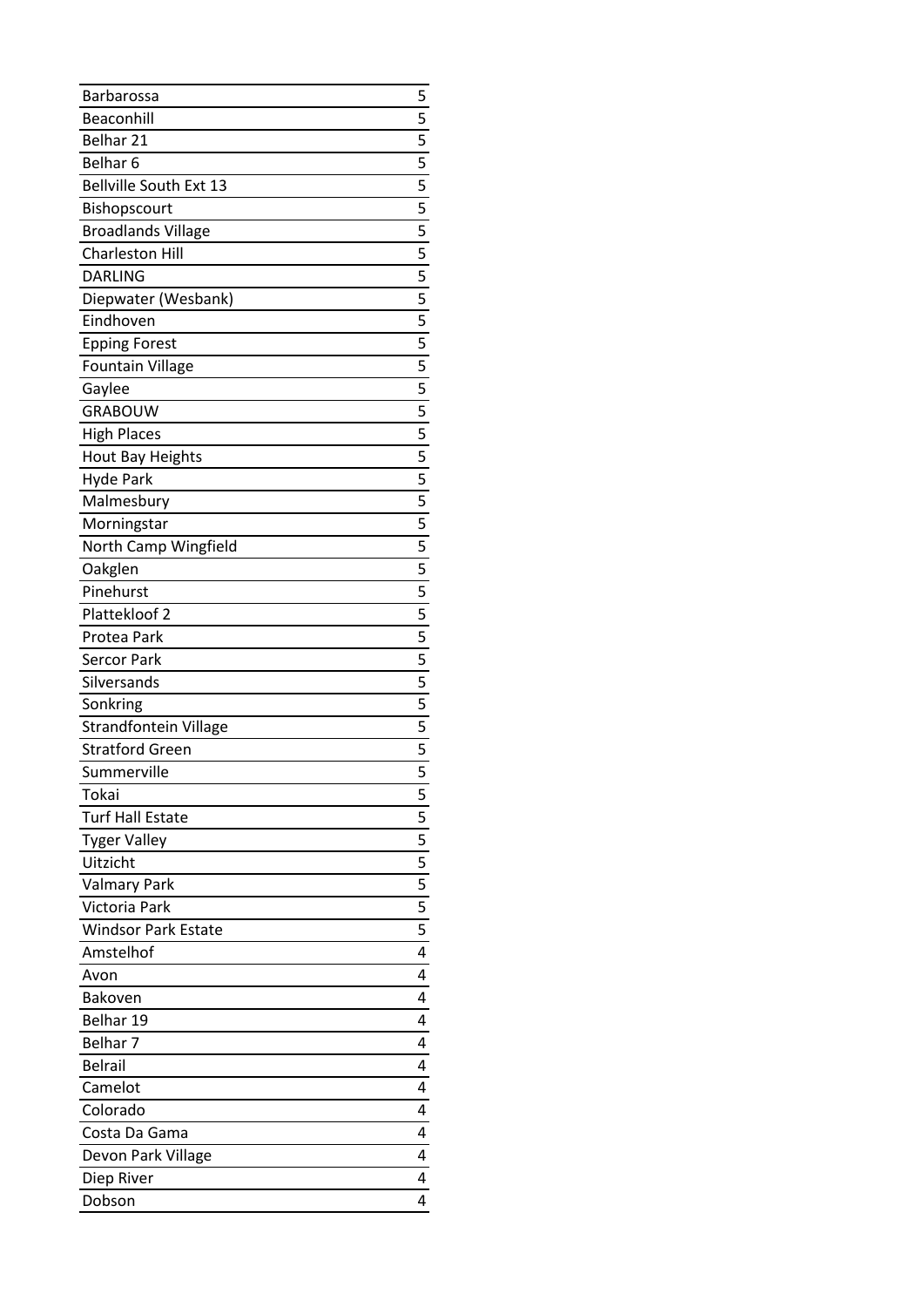| Erica Township                  | 4 |
|---------------------------------|---|
| Fairways                        | 4 |
| Faure                           | 4 |
| Houghton                        | 4 |
| Jagtershof                      | 4 |
| Monte Vista                     | 4 |
| <b>Morgans Village</b>          | 4 |
| Mossel Bay                      | 4 |
| <b>OUDTSHOORN</b>               | 4 |
| <b>Paarl Central West</b>       | 4 |
| Parow North                     | 4 |
| Penlyn Estate                   | 4 |
| Philippi Park                   | 4 |
| phola park                      | 4 |
| <b>Russels Rest</b>             | 4 |
| Rustdal                         | 4 |
| Solomon Mahlangu                | 4 |
| Somerset Park                   | 4 |
| Sonstraal                       | 4 |
| Stellenberg                     | 4 |
| <b>Sunbird Park</b>             | 4 |
| Sunningdale                     | 4 |
| <b>Sunset Beach</b>             | 4 |
| Swellendam                      | 4 |
| Three Anchor Bay                | 4 |
| <b>Tuscany Glen</b>             | 4 |
| Village On Sea                  | 4 |
| Westgate                        | 4 |
| Zwelihle                        | 4 |
| Alphen                          | 3 |
| Amandelsig                      | 3 |
| Anchorage Park                  | 3 |
| <b>Bantry Bay</b>               | 3 |
| Belhar 16                       | 3 |
| <b>Bellville West A</b>         | 3 |
| <b>Bergsig</b>                  | 3 |
| <b>Boquinar Industrial Area</b> | 3 |
| Chrismar                        | 3 |
| <b>Clarkes Estate</b>           | 3 |
| Clifton                         | 3 |
| <b>CONSTANTIA</b>               | 3 |
| De Kuilen                       | 3 |
| Durbanville Hills               | 3 |
| Egoli                           | 3 |
| Elfindale                       | 3 |
| Epping Industria 2              | 3 |
| <b>Erinvale Estate</b>          | 3 |
| Florida                         | 3 |
| Goedemoed                       | 3 |
| <b>GORDONS BAY</b>              | 3 |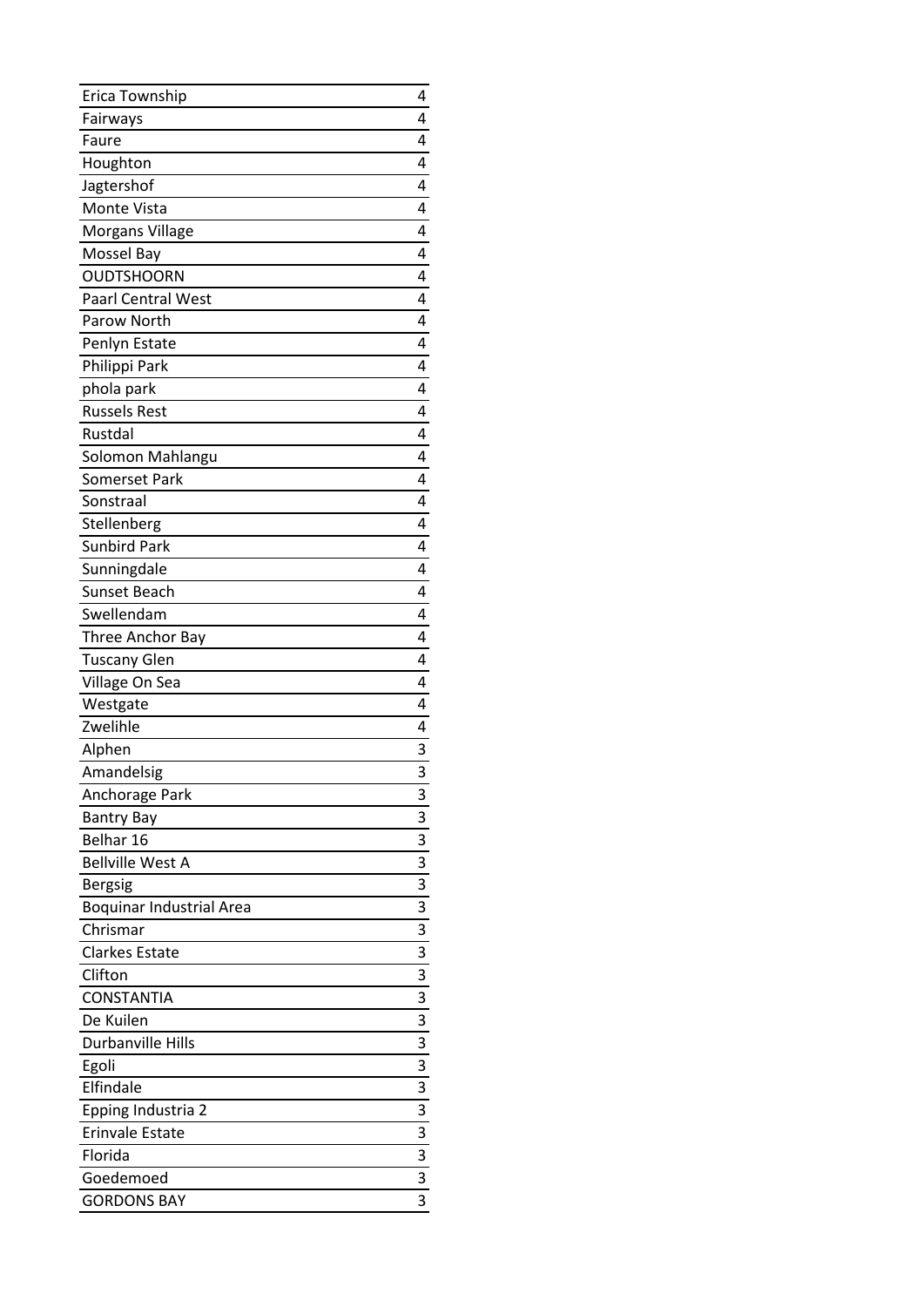| <b>Greenways Golf Estate</b>   | 3                         |
|--------------------------------|---------------------------|
| Groenvallei                    | 3                         |
| Hangberg                       | 3                         |
| Hatton                         | $\overline{3}$            |
| Heathfield                     | 3                         |
| Heidelberg                     | 3                         |
| Ilinge Lethu                   | $\overline{3}$            |
| Johnsons Park                  | 3                         |
| Kalk Bay                       | 3                         |
| Kempenville                    | $\overline{\overline{3}}$ |
| Klein Brak River               | 3                         |
| Klein Nederburg                | 3                         |
| Klipkop                        | $\overline{3}$            |
| <b>KNYSNA</b>                  | 3                         |
| Kwanonqaba                     | 3                         |
| Marina Da Gama                 | 3                         |
| <b>Mount Pleasant</b>          | $\overline{\overline{3}}$ |
| Mountain                       | 3                         |
| Mountview                      | 3                         |
| <b>New Orleans</b>             | $\overline{3}$            |
| Newtown                        | 3                         |
| Noordhoek                      | $\overline{3}$            |
| <b>Onrus River</b>             | $\overline{3}$            |
| Parkersdam                     | 3                         |
| <b>Peerless Park East</b>      | 3                         |
| <b>Peerless Park North</b>     | $\overline{3}$            |
| <b>Pine Acres</b>              | 3                         |
| <b>Pine Place</b>              | 3                         |
| Pine Valley                    | $\overline{\mathbf{3}}$   |
| Richwood                       | 3                         |
| Saldanha                       | 3                         |
| Sanddrift                      | 3                         |
| Saron                          | 3                         |
| <b>Scott Estate</b>            | 3                         |
| Sherwood                       | 3                         |
| <b>Silver Town</b>             | $\overline{\mathbf{3}}$   |
| Stikland                       | 3                         |
| Table Mountain (Nature Reserve | 3                         |
| Tembani                        | $\overline{\overline{3}}$ |
| Tygerdal                       | $\overline{\mathbf{3}}$   |
| <b>University Estate</b>       | 3                         |
| <b>VELDDRIF</b>                | 3                         |
| Vergesig                       | 3                         |
| Vierlanden                     | 3                         |
| Vredekloof                     | 3                         |
| WALLACEDENE                    | 3                         |
| <b>Wellway Park East</b>       | 3                         |
| Westcliff                      | $\overline{3}$            |
| White Location                 | 3                         |
| Wimbledon Estate               | 3                         |
|                                |                           |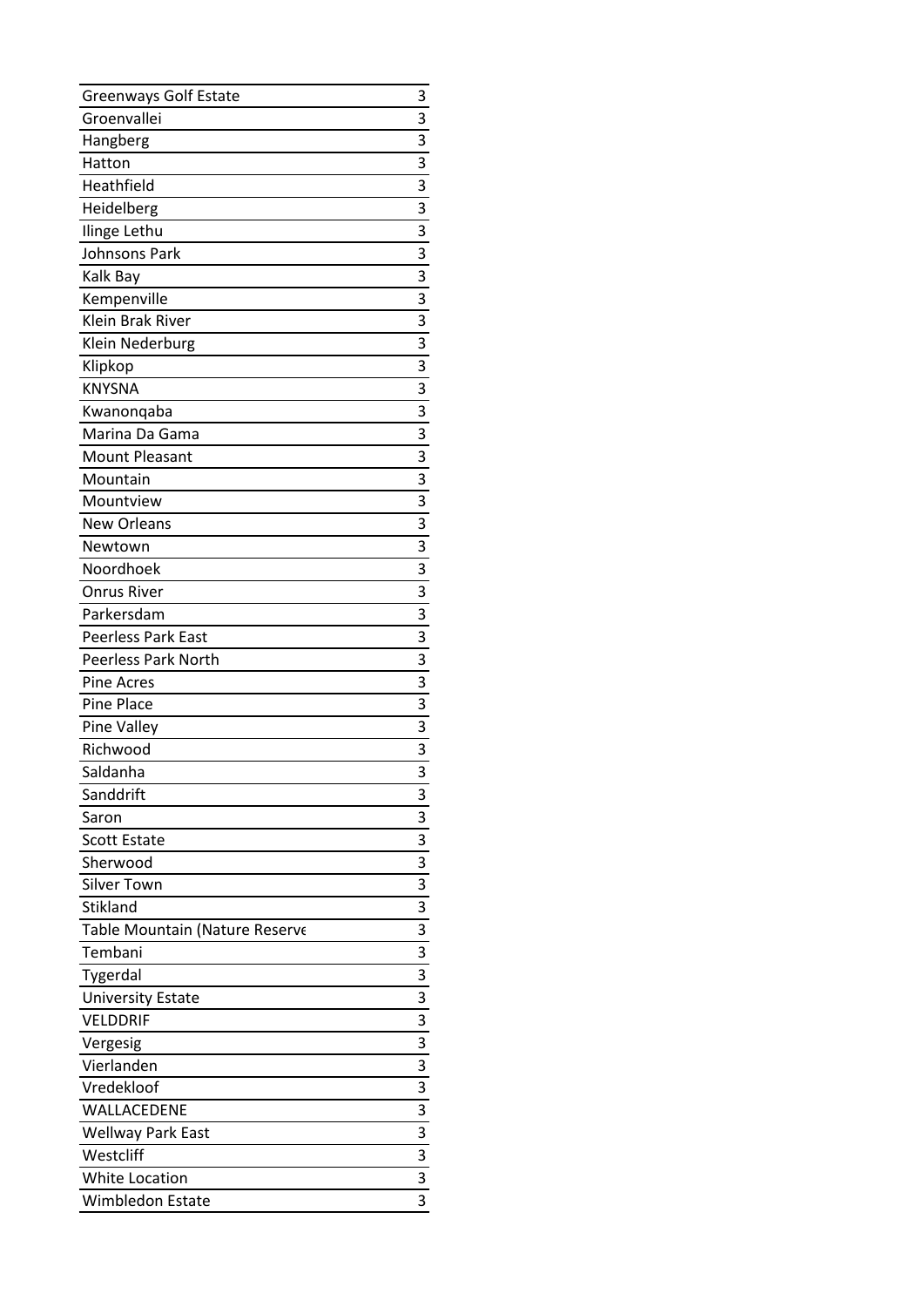| Woodbridge Island             | 3                                |
|-------------------------------|----------------------------------|
| Zeekoei Vlei                  | 3                                |
| Acacia Park                   | $\overline{2}$                   |
| Adriaanse                     | $\overline{2}$                   |
| Arauna                        | $\overline{2}$                   |
| Augusta                       | $\overline{2}$                   |
| Aurora                        | 2                                |
| Avondstil                     | $\overline{\mathbf{c}}$          |
| <b>Bardale Village</b>        | $\overline{2}$                   |
| Belhar 12                     | $\overline{2}$                   |
| Belhar 13                     | $\overline{c}$                   |
| Belhar 14                     | $\overline{c}$                   |
| Belhar 4                      | $\overline{\mathbf{c}}$          |
| <b>Bellville Lot 3</b>        | 2                                |
| Bellville Lot 6               | $\overline{\mathbf{c}}$          |
| <b>Bellville South Ext 14</b> | $\overline{\mathbf{c}}$          |
| <b>Belthorn Estate</b>        | $\overline{2}$                   |
| <b>Blackheath Industrial</b>  | $\overline{2}$                   |
| Blanco                        | $\overline{c}$                   |
| Bloemhof                      | $\overline{\mathbf{c}}$          |
| <b>Blouberg Sands</b>         | $\overline{\mathbf{c}}$          |
| <b>Bo Oakdale</b>             | $\overline{2}$                   |
| <b>Bonnie Brae</b>            | $\overline{2}$                   |
| <b>Brandwacht</b>             | $\overline{c}$                   |
| Brenton-on-Sea                | $\overline{\mathbf{c}}$          |
|                               |                                  |
| <b>Bridgeton</b>              | $\overline{\mathbf{c}}$          |
| Bridgewater                   | $\overline{\mathbf{c}}$          |
| buh-rein estate               | $\overline{2}$                   |
| <b>Century View</b>           | $\overline{2}$                   |
| Charlesville                  | $\overline{c}$                   |
| Clanwilliam                   | 2                                |
| Clovelly                      | 2                                |
| <b>Crofters Valley</b>        | 2                                |
| Dalsig                        | $\overline{\mathbf{c}}$          |
| Dalvale                       | $\overline{2}$                   |
| De Bron                       | $\overline{\mathbf{c}}$          |
| De Doorns East                | $\overline{2}$                   |
| De Tijger                     | $\overline{\mathbf{c}}$          |
| De Waterkant                  | $\overline{\mathbf{c}}$          |
| De Wijnlanden                 | $\overline{2}$                   |
| <b>Drift Sands</b>            | $\overline{2}$                   |
| Duynefontein                  | $\overline{2}$                   |
| east-rural                    | $\overline{2}$                   |
| Eden                          | $\overline{c}$                   |
| Elim                          | $\overline{\mathbf{c}}$          |
| Eversdal                      | $\overline{\mathbf{c}}$          |
| Faerie Knowe                  |                                  |
| <b>Fairview Golf Estate</b>   | $\frac{1}{2}$<br>$\overline{2}$  |
| Ferndale                      | $\overline{2}$<br>$\overline{c}$ |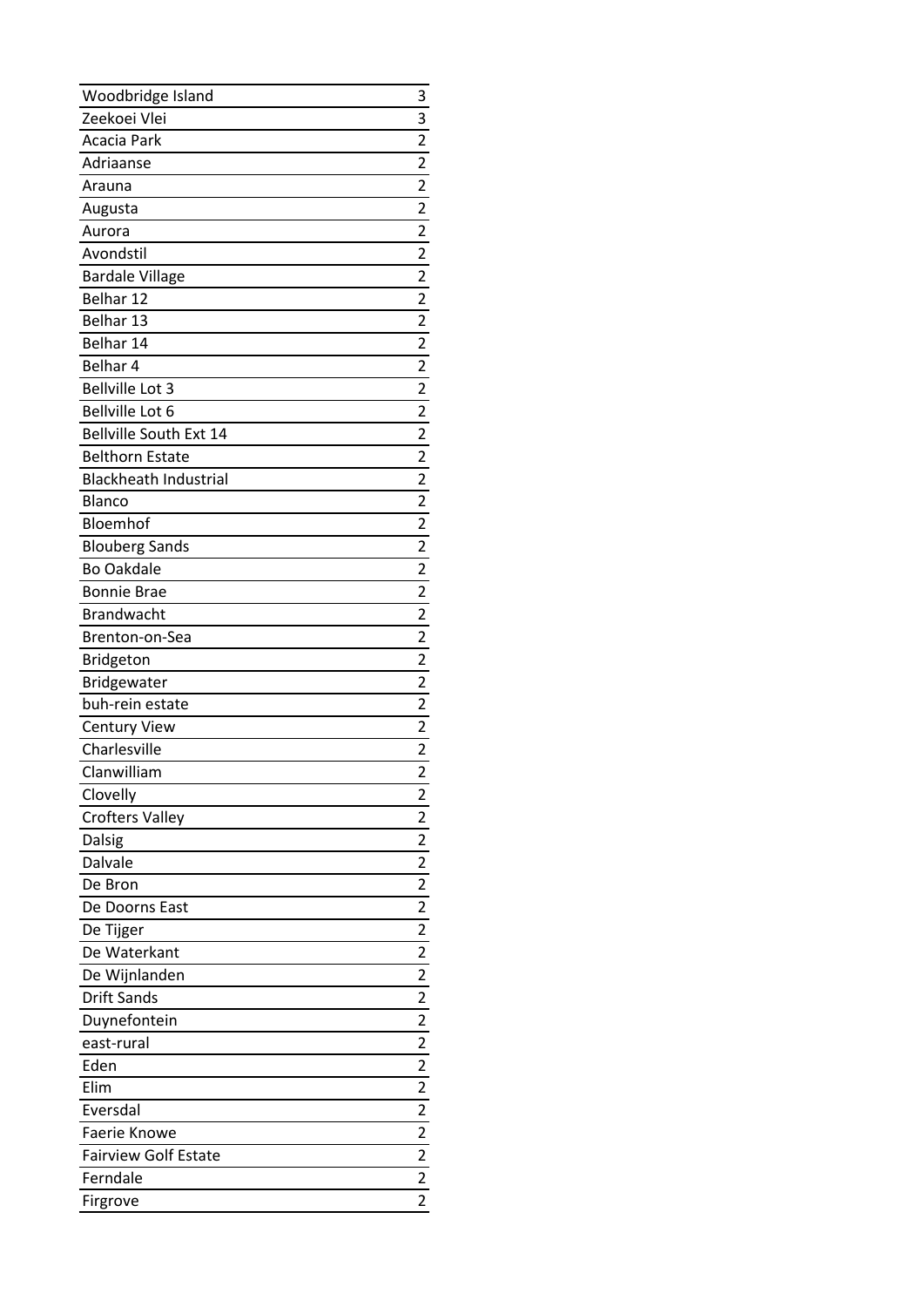| Garden Village               | 2                                |
|------------------------------|----------------------------------|
| <b>Gill Cape</b><br>Gleemoor | 2<br>$\overline{2}$              |
|                              | $\overline{2}$                   |
| <b>Glen Alpine</b>           |                                  |
| <b>Glencairn Heights</b>     | $\overline{c}$<br>$\overline{2}$ |
| Golden Acre                  |                                  |
| <b>Greater Chatsworth</b>    | 2                                |
| Gustrow                      | $\overline{\mathbf{c}}$          |
| Hartenbos                    | $\overline{2}$                   |
| Heatherlands                 | $\overline{2}$                   |
| Heldervue                    | $\overline{2}$                   |
| Helderzicht                  | $\overline{c}$                   |
| Heritage Park                | $\overline{c}$                   |
| Hexpark                      | 2                                |
| <b>Hill View</b>             | $\overline{\mathbf{c}}$          |
| <b>Hillcrest Heights</b>     | $\overline{c}$                   |
| Horstmandale                 | $\overline{\mathbf{c}}$          |
| Hout Bay Harbour             | $\overline{c}$                   |
| Hume                         | $\overline{c}$                   |
| <b>Hunters Home</b>          | $\overline{\mathbf{c}}$          |
| Ikwezipark                   | $\overline{c}$                   |
| Jacarandas                   | $\overline{2}$                   |
| Kalbaskraal                  | $\overline{2}$                   |
| <b>Klein Parys</b>           | $\overline{2}$                   |
| Knole Park                   | $\overline{c}$                   |
| Knysna Central               | 2                                |
| Kwanokuthula                 | $\overline{\mathbf{c}}$          |
| Labiance                     | $\overline{2}$                   |
| Laingville                   | $\overline{2}$                   |
| Lakeside                     | $\overline{2}$                   |
| Langeberg Smallholdings      | 2                                |
| Llandudno                    | 2                                |
| Lost City                    | 2                                |
| Louwville                    | $\overline{\mathbf{c}}$          |
| Maniesoord                   | $\overline{2}$                   |
| Mitchells Plain Centre       | $\overline{\mathbf{c}}$          |
| Monte Bertha                 | $\overline{2}$                   |
| Monwabisi                    | $\overline{\mathbf{c}}$          |
| Moorreesburg                 | $\overline{\mathbf{c}}$          |
| Morgenster Hoogte            | $\overline{2}$                   |
| <b>New Horizons</b>          | $\overline{2}$                   |
| Nieuveld Park                | $\overline{\mathbf{c}}$          |
| Nkqubela                     | $\overline{\mathbf{c}}$          |
| Nova Constantia              | $\overline{\mathbf{c}}$          |
| Nuwedorp                     | $\overline{\mathbf{c}}$          |
| Oakdene                      | $\overline{\mathbf{c}}$          |
| Ongegund                     | $\overline{2}$                   |
| Oubaai Golf Estate           | $\overline{2}$                   |
| <b>Paarl Central East</b>    | $\overline{2}$                   |
| Palm Park                    | $\overline{c}$                   |
|                              |                                  |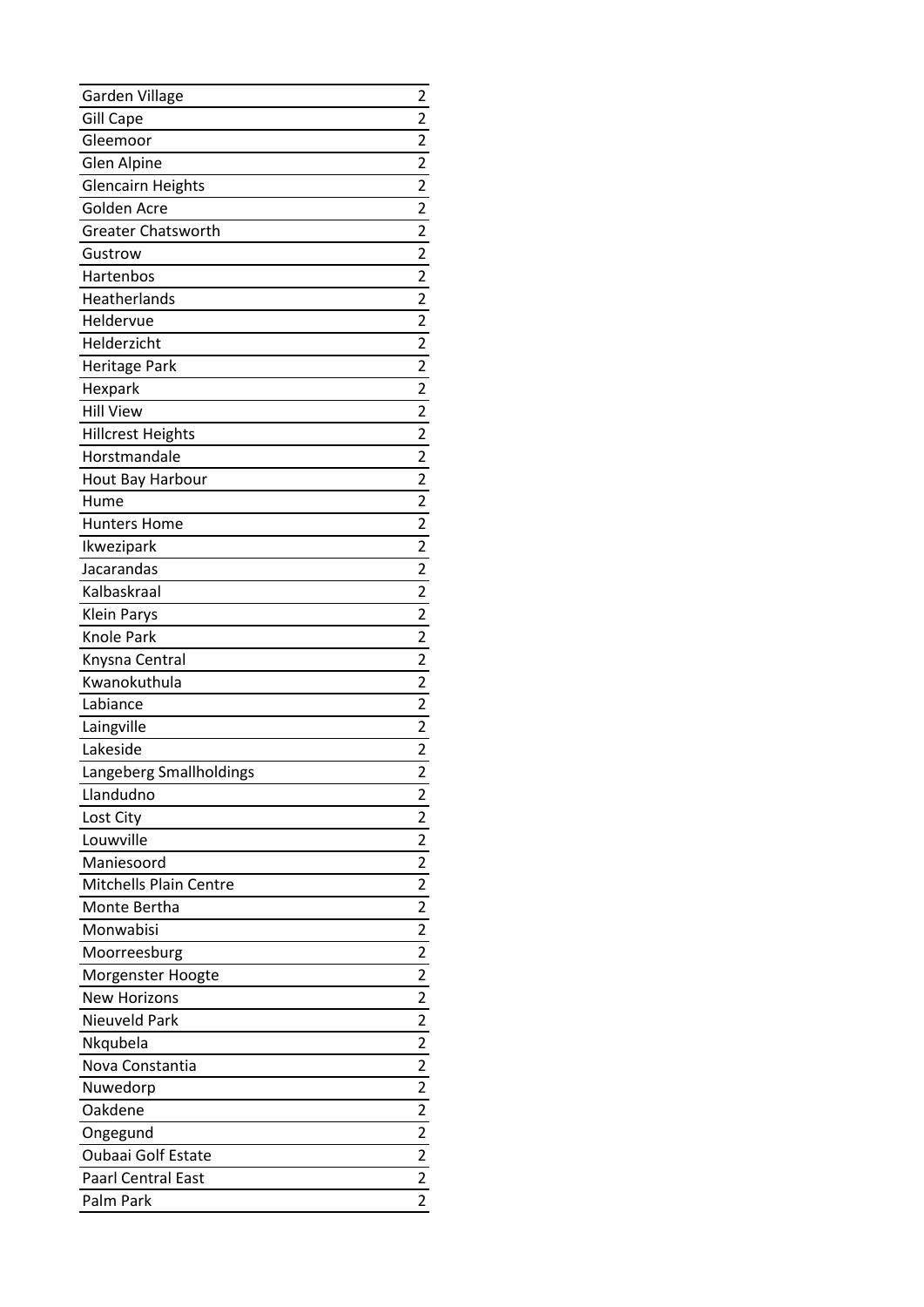| Parel Vallei                                | 2                       |
|---------------------------------------------|-------------------------|
| <b>Peerless Park West</b>                   | 2                       |
| Plattekloof 3                               | $\overline{\mathbf{c}}$ |
| Protea Valley                               | 2                       |
| Qolweni                                     | $\overline{2}$          |
| Reebok                                      | $\overline{\mathbf{c}}$ |
| <b>Riebeek Kasteel</b>                      | $\overline{2}$          |
| <b>Riebeek West</b>                         | $\overline{2}$          |
| Robertson                                   | $\overline{\mathbf{c}}$ |
| Rogge Bay                                   | $\overline{2}$          |
| Romp Vlei                                   | $\overline{\mathbf{c}}$ |
| Rosedale Estate                             | $\overline{2}$          |
| Rosendal                                    | $\overline{2}$          |
| <b>Roux Park</b>                            | $\overline{\mathbf{c}}$ |
| Ruyteplaats Private Mountain Es             | 2                       |
| Sandown Estate                              | $\overline{\mathbf{c}}$ |
| Silveroaks                                  | $\overline{2}$          |
| Simons Kloof                                | $\overline{2}$          |
| <b>Simons Town</b>                          | $\overline{2}$          |
| Spanish Farm                                | $\overline{c}$          |
| Stellenridge                                | 2                       |
| <b>Still Bay West</b>                       | $\overline{2}$          |
| Sun Valley                                  | 2                       |
| Sunnyside                                   | $\overline{2}$          |
| Sybrandpark                                 | $\overline{\mathbf{c}}$ |
|                                             |                         |
|                                             | $\overline{2}$          |
| The Diemersfontein Village<br>The Heads     | $\overline{2}$          |
|                                             |                         |
| The Range<br>Theronville                    | $\overline{2}$          |
|                                             | $\overline{\mathbf{c}}$ |
| Tijgerhof                                   | $\overline{2}$          |
| Valhalla                                    | $\overline{2}$          |
| Vermont                                     | 2                       |
| <b>Viking Village</b>                       | 2                       |
| Villiersdorp                                | $\overline{\mathbf{c}}$ |
| Vredenberg                                  | $\overline{\mathbf{c}}$ |
| Vredendal                                   | $\overline{\mathbf{c}}$ |
| Vrykyk                                      | $\overline{\mathbf{c}}$ |
| Welgelegen 3                                | $\overline{\mathbf{c}}$ |
| <b>Wellington Central</b>                   | $\overline{\mathbf{c}}$ |
| <b>West Riding</b>                          | 2                       |
| <b>Windsor Park</b>                         | $\overline{\mathbf{c}}$ |
| WOLSELEY                                    | $\overline{\mathbf{c}}$ |
| Worcester                                   | $\overline{2}$          |
| Abbotsdale                                  | $\mathbf 1$             |
| Albertinia                                  | 1                       |
| Alf. Blv                                    | 1                       |
| Amandelrug                                  | 1                       |
| Arbeidslus                                  | 1                       |
| Atlantis Industrial<br><b>Avalon Estate</b> | 1<br>1                  |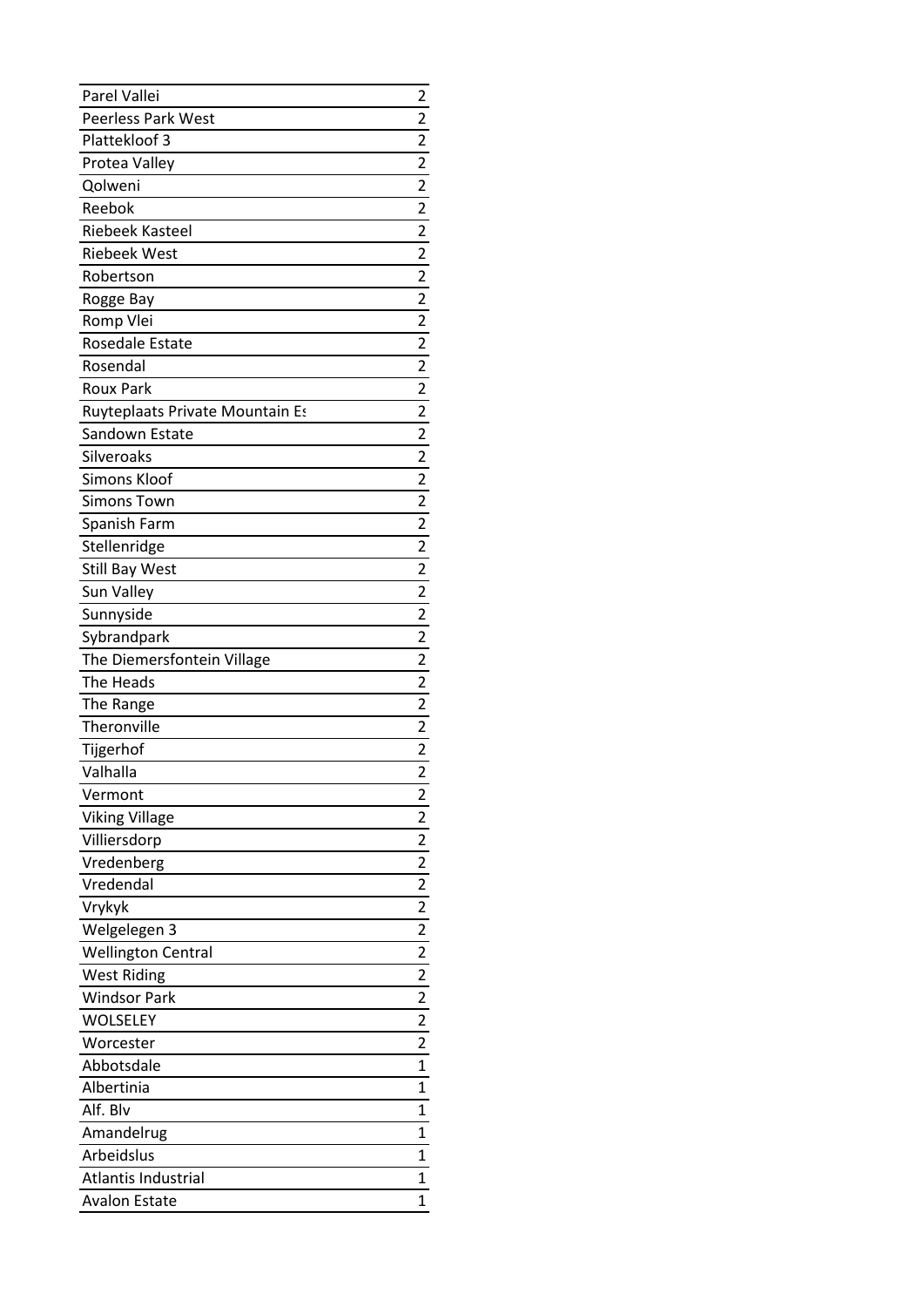| Barrydale                  | 1            |
|----------------------------|--------------|
| Beaconvale                 | 1            |
| Belhar 1                   | 1            |
| Belhar 10                  | 1            |
| Belhar 15                  | 1            |
| Belhar 20                  | 1            |
| Belhar <sub>3</sub>        | 1            |
| Belhar 9                   | 1            |
| Bellville Lot 1            | 1            |
| <b>Bellville Lot 2</b>     | $\mathbf{1}$ |
| <b>Bellville Lot 5</b>     | 1            |
| Bene                       | 1            |
| Bennetsville               | 1            |
| <b>Benno Park</b>          | 1            |
| Blackheath                 | 1            |
| <b>Blanc Kelly</b>         | 1            |
| Blommendal                 | 1            |
| <b>Blompark</b>            | 1            |
| blomtuin                   | 1            |
| Blomvlei                   | 1            |
| <b>Blouberg Rise</b>       | 1            |
| <b>Bonnie Brook</b>        | 1            |
| Bonnievale                 | 1            |
| <b>Bosbell</b>             | 1            |
| Bosonia                    | 1            |
| <b>Bot River</b>           | 1            |
| <b>Brackenfell Central</b> | 1            |
| brackenfell north          | 1            |
| <b>Brantwood</b>           | 1            |
| Bredasdorp                 | 1            |
| <b>Brentwood Park</b>      | $\mathbf{1}$ |
| <b>Briza</b>               | 1            |
| <b>Camphers Drift</b>      | 1            |
| Capri                      | 1            |
| Carwick                    | 1            |
| <b>Chapmans Peak</b>       | 1            |
| <b>Cherrywood Gardens</b>  | 1            |
| Chicago                    | 1            |
| Cola Beach                 | 1            |
| <b>Coniston Park</b>       | 1            |
| Constantia Heights         | 1            |
| Croydon Vineyard Estate    | 1            |
| Da Gama Park               | 1            |
| De Grendel                 | 1            |
| DE RUST                    | 1            |
| De Wingerd                 | 1            |
| Denneburg                  | 1            |
| Dennendal                  | 1            |
| Deurdrif                   | 1            |
|                            |              |
| Diazville                  | 1            |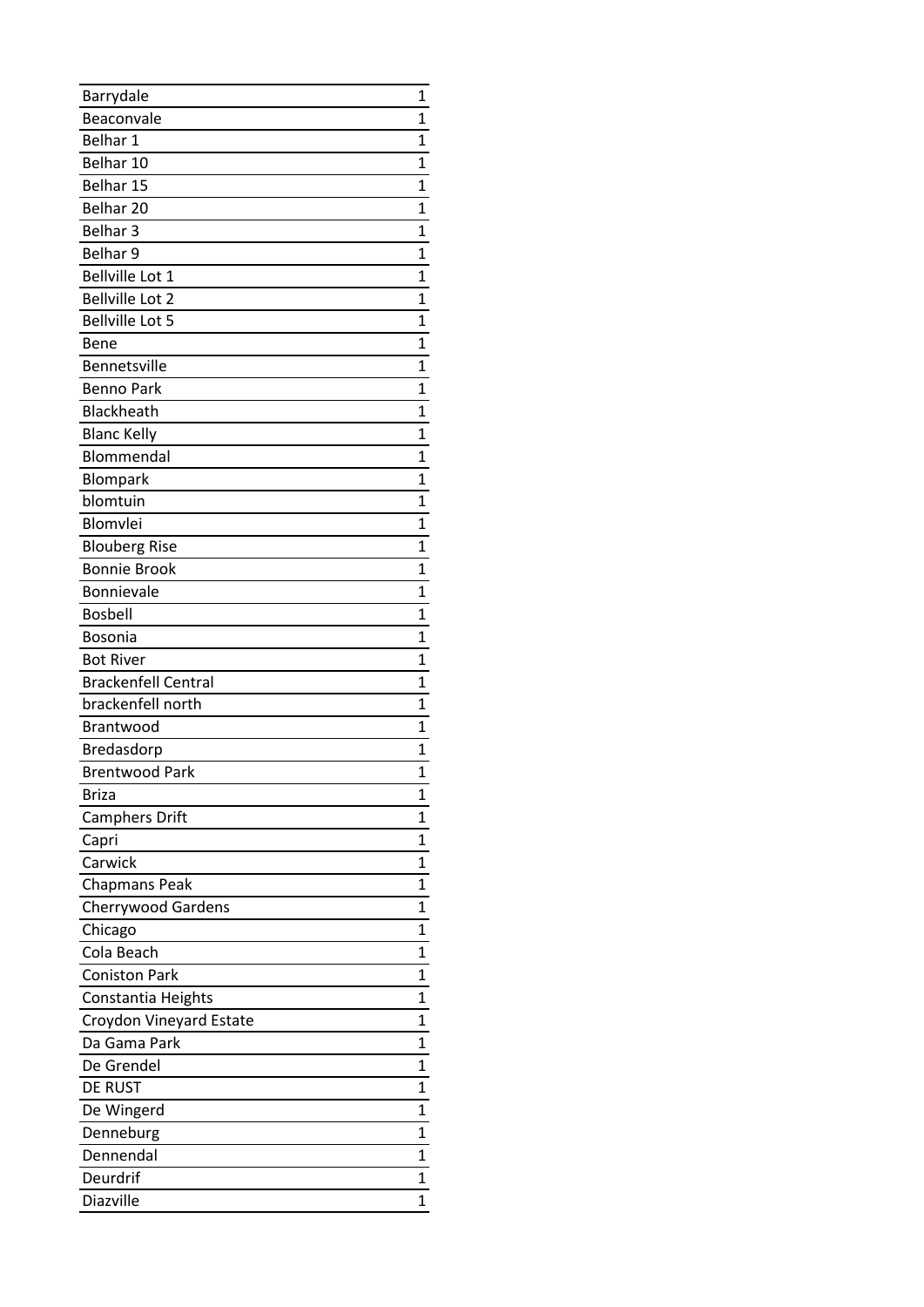| Die Bos                        | 1           |
|--------------------------------|-------------|
| Die Dorp Op Die Berg           | 1           |
| Die Voor Bay                   | 1           |
| Die Wingerd                    | 1           |
| Dorpsig                        | 1           |
| d'urbanvale                    | 1           |
| Eikenbosch                     | 1           |
| <b>Elsies River Industrial</b> | 1           |
| <b>Epping Garden Village</b>   | 1           |
| Epping Industria 1             | 1           |
| Esterhof                       | 1           |
| <b>Eversdal Heights</b>        | 1           |
| Fairdale                       | 1           |
| <b>Fairy Glen</b>              | 1           |
| Fernwood Estate                | 1           |
| Flamingo Vlei                  | 1           |
| <b>Florian Park</b>            | 1           |
| Foreshore                      | 1           |
| <b>Forest Glade</b>            | 1           |
| <b>FRANSCHHOEK</b>             | 1           |
| <b>FRIEMERSHEIM</b>            | $\mathbf 1$ |
| Genadendal 1                   | 1           |
| George                         | 1           |
| George Industria               | 1           |
| George South                   | 1           |
| Glen Ridge                     | 1           |
| Glencairn                      | 1           |
| Glentana                       | 1           |
| <b>Goniwe Park</b>             | 1           |
| Gouda                          | 1           |
| Greenville Garden City         | 1           |
| <b>GROOT BRAKRIVIER</b>        | 1           |
| Guldenland                     | 1           |
| Haarlem                        | 1           |
| Haasendal                      | 1           |
| Hagley                         | 1           |
| Harbour Island                 | 1           |
| <b>Heerenzicht Estate</b>      | 1           |
| <b>Helderberg Estate</b>       | 1           |
| <b>Helderberg Village</b>      | 1           |
| Hemel en Aarde Estate          | 1           |
| Hermanus                       | 1           |
| Hillrise                       | 1           |
| <b>Hindle Park</b>             | 1           |
| Hugenot                        | 1           |
| Humanshof                      | 1           |
| <b>Hunters Retreat</b>         | 1           |
| Imhofs Gift                    | 1           |
| Joubertsingel                  | 1           |
| Kanonberg Lifestyle Estate     | 1           |
|                                |             |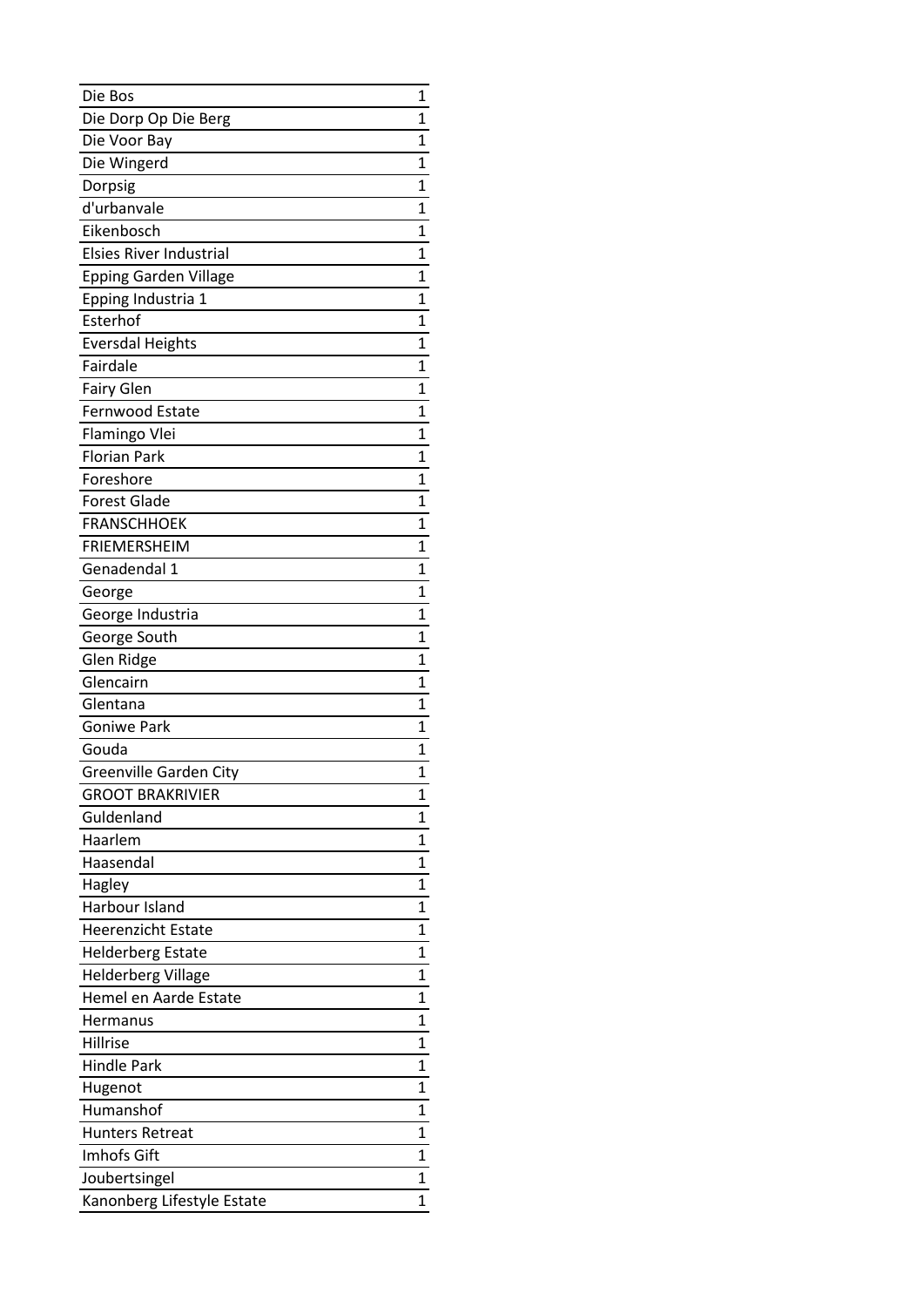| Karindal                         | 1 |
|----------------------------------|---|
| Kelderhof                        | 1 |
| <b>Kelderhof Country Village</b> | 1 |
| Khayamandi                       | 1 |
| Kingswood Golf Estate            | 1 |
| <b>KLAPMUTS</b>                  | 1 |
| Kleinbron Estate                 | 1 |
| Kleinbron Park                   | 1 |
| Kleinmond                        | 1 |
| Klipheuwel                       | 1 |
| Kraaibosch Country Estate        | 1 |
| Krantshoek                       | 1 |
| Kwanonqaba Ext                   | 1 |
| la Rochelle                      | 1 |
| Langebaan                        | 1 |
| Langebaan Country Estate         | 1 |
| Langeberg Hoogte                 | 1 |
| Langeberg Village                | 1 |
| Langerug                         | 1 |
| Lanquedoc                        | 1 |
| Lantana                          | 1 |
| Levallia                         | 1 |
| Lincoln                          | 1 |
| Linkside                         | 1 |
| Lionviham                        | 1 |
| Lochnerhof                       | 1 |
| Loerie Park                      | 1 |
| Loumar                           | 1 |
| <b>Mabille Park</b>              | 1 |
| <b>Maitland Garden Village</b>   | 1 |
| marconi beam                     | 1 |
| MELKBOSSTRAND                    | 1 |
| <b>Milnerton Ridge</b>           | 1 |
| <b>MONTAGU</b>                   | 1 |
| <b>Montague Gardens</b>          | 1 |
| <b>Mouille Point</b>             | 1 |
| N1 City                          | 1 |
| <b>Nekkies</b>                   | 1 |
| <b>New York</b>                  | 1 |
| Nissenville                      | 1 |
| Noordhoek Manor                  | 1 |
| <b>Normandie Estate</b>          | 1 |
| Nuwedorp B                       | 1 |
| Oakhill                          | 1 |
| Octovale                         | 1 |
| Old Place                        | 1 |
| Olive Grove                      | 1 |
| Oostersee                        | 1 |
| <b>Ottery East</b>               | 1 |
|                                  |   |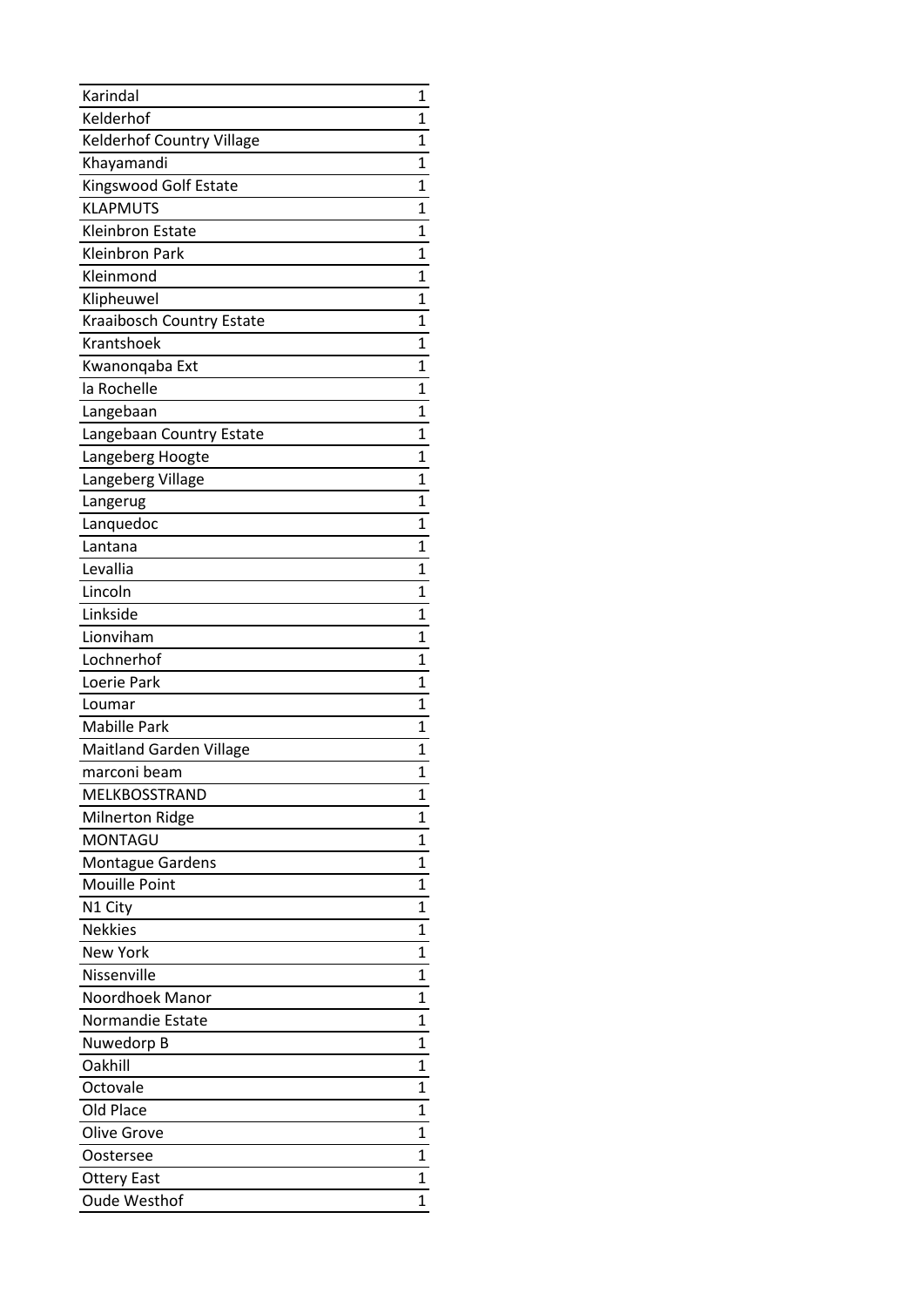| <b>Oudekraal (Nature Reserve)</b> | 1              |
|-----------------------------------|----------------|
| Outside                           | 1              |
| Paarden Eiland                    | 1              |
| Pacaltsdorp                       | 1              |
| Paglande                          | 1              |
| Paradyskloof                      | 1              |
| Parkdene                          | 1              |
| Parow Industrial                  | $\overline{1}$ |
| Pearly Beach                      | 1              |
| Peninsula Technikon               | 1              |
| <b>Penzance Estate</b>            | 1              |
| Philadelphia                      | 1              |
| Piketberg                         | 1              |
| Pineview                          | 1              |
| Plattekloof Glen                  | 1              |
| <b>PNIEL</b>                      | 1              |
| Pollsmoor                         | 1              |
| Primrose Park                     | 1              |
| Railton                           | 1              |
| Redhill                           | 1              |
| Rexford                           | 1              |
| Richmond                          | $\overline{1}$ |
| Ridgeworth                        | 1              |
| Riverlands                        | 1              |
| Riverview                         | 1              |
| Roodewal                          | 1              |
| Rosedale                          | 1              |
| Rosemore                          | 1              |
| Rosenpark                         | 1              |
| Rouxville                         | 1              |
| Rozendal                          | 1              |
| Rusfontein                        | 1              |
| Ruwari                            | 1              |
| San Michel                        | 1              |
| San Remo                          | 1              |
| Saxon Industrial                  | 1              |
| Sea View                          | 1              |
| Seaforth                          | 1              |
| Seawinds                          | 1              |
| Selborne                          | 1              |
| <b>Sheraton Park</b>              | 1              |
| Sillery                           | 1              |
| Sonstraal heights                 | 1              |
| Southern Paarl                    | 1              |
| <b>Stellendale Village</b>        | 1              |
| Sunset Glen                       | 1              |
| Sunset Links Golf Estate          | 1              |
| Suurbraak                         | 1              |
| The Brink Eco Estate              | 1              |
| THE CONIFERS                      | 1              |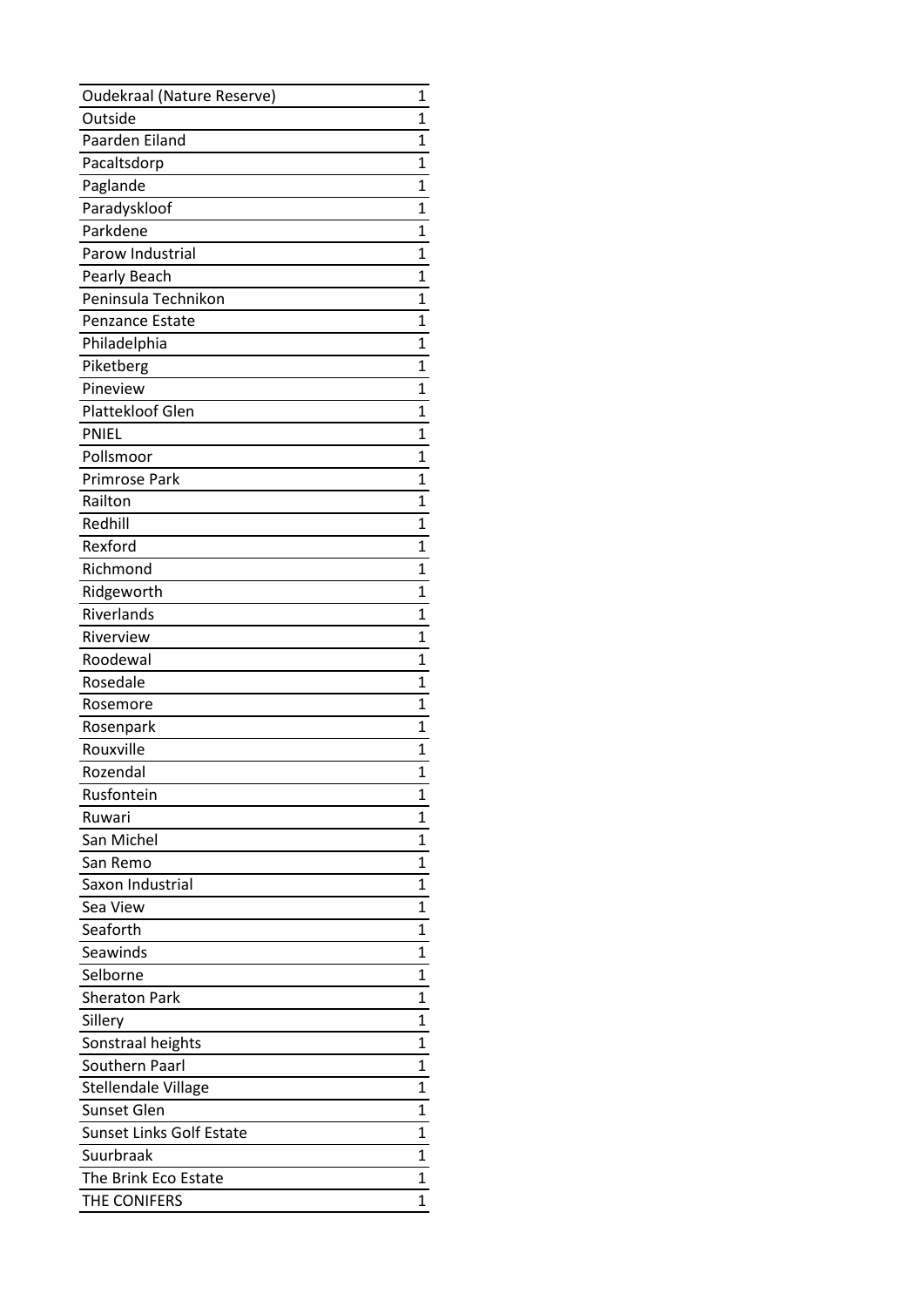| <b>The Crest</b>                 | $\mathbf 1$  |
|----------------------------------|--------------|
| Tierkloof                        | $\mathbf{1}$ |
| <b>Tokai Forest Reserve</b>      | 1            |
| Town 2 Village 2A                | 1            |
| <b>Transnet Marshalling Yard</b> | $\mathbf 1$  |
| <b>Uitzicht Security Estate</b>  | 1            |
| Van Der Stel                     | $\mathbf 1$  |
| Van Ryneveld                     | 1            |
| VANRHYNSDORP                     | 1            |
| Vierlanden Kleinhoewes           | 1            |
| VoëIklip                         | 1            |
| Vogelvlei                        | 1            |
| Vredenburg                       | 1            |
| <b>Walmer Estate</b>             | 1            |
| Waterfront                       | 1            |
| Welcome                          | 1            |
| Welcome Glen                     | 1            |
| <b>Welgedacht Country Estate</b> | 1            |
| Welgelee                         | 1            |
| Welgelegen 1                     | 1            |
| Welgevonden Estate               | 1            |
| <b>Wellington East</b>           | 1            |
| <b>Wellington North</b>          | 1            |
| WELTEVREDEN                      | 1            |
| <b>Wembley Park</b>              | 1            |
| Westhill                         | 1            |
| Witteboomen                      | 1            |
| Witteklip                        | 1            |
| Zevendal                         | 1            |
| Zoo Park                         | 1            |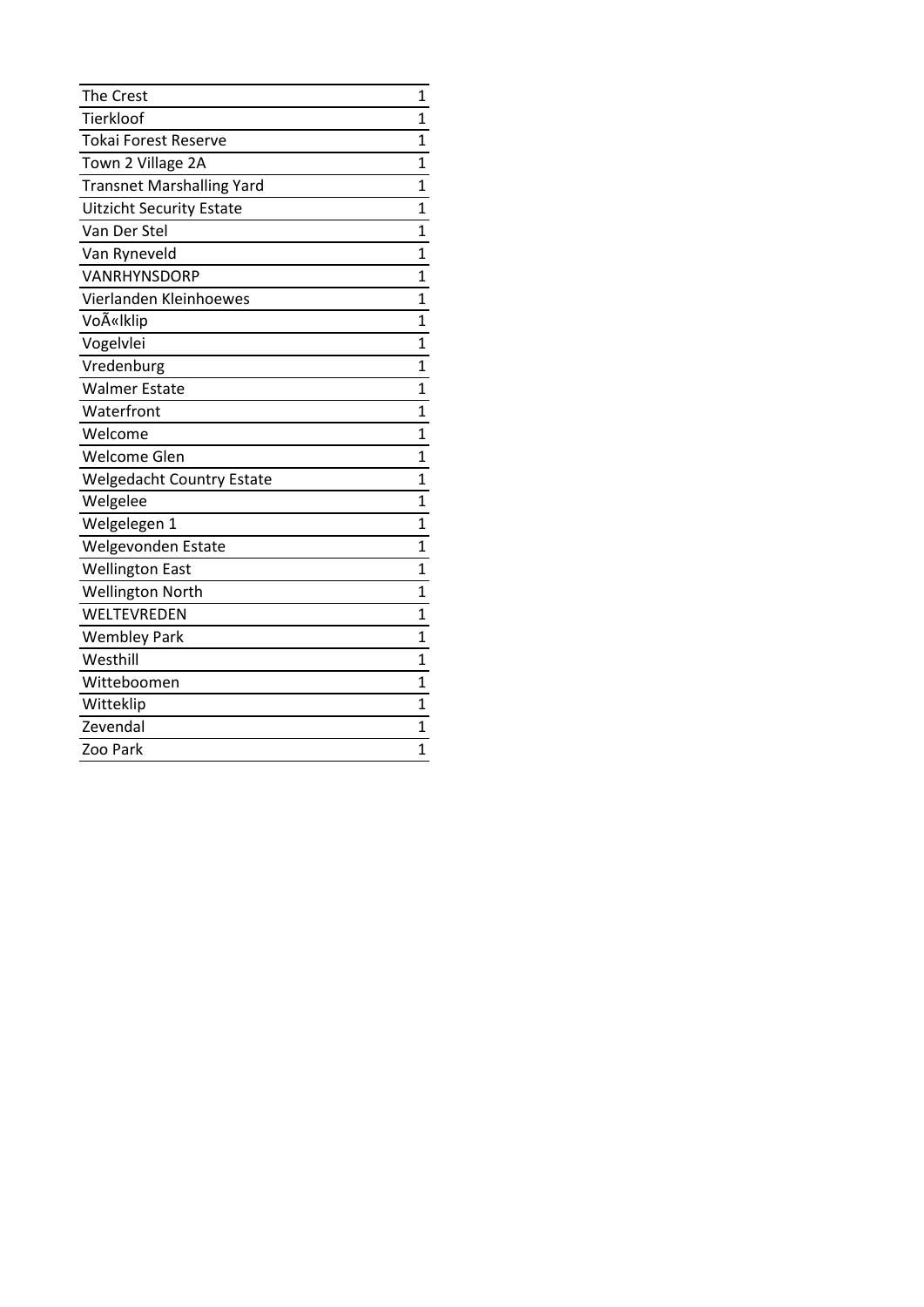

## **Western Cape: COVID-19 cases (Towns). 20 May 2020**

| Town                   | <b>No. of Cases</b> |
|------------------------|---------------------|
| Cape Town              | 1465                |
| Khayelitsha            | 1398                |
| Unallocated            | 948                 |
| Eerste River           | 586                 |
| Guguletu               | 537                 |
| Philippi               | 492                 |
| <b>Mitchells Plain</b> | 454                 |
| Athlone                | 323                 |
| Delft                  | 308                 |
| Kraaifontein           | 300                 |
| Milnerton              | 283                 |
| LANGA                  | 281                 |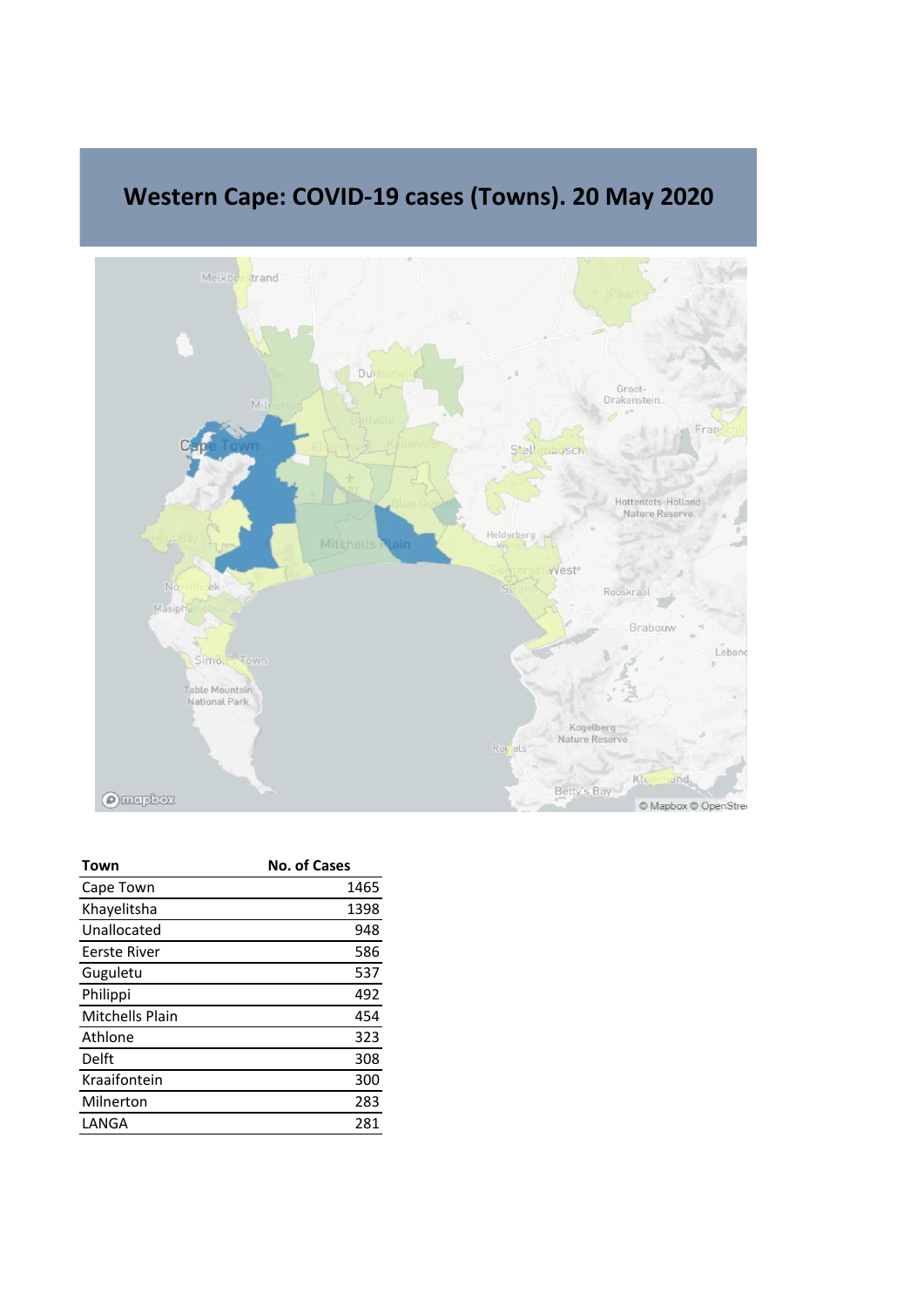| Nyanga                  | 253 |
|-------------------------|-----|
| <b>Fish Hoek</b>        | 173 |
| Parow                   | 168 |
| Ceres                   | 159 |
| <b>Bellville</b>        | 155 |
| Matroosfontein          | 141 |
| <b>Kuils River</b>      | 139 |
| <b>Blue Downs</b>       | 133 |
| Hout Bay                | 131 |
| Belhar                  | 121 |
| Paarl                   | 114 |
| Strand                  | 114 |
| <b>Elsies River</b>     | 106 |
| <b>Grassy Park</b>      | 106 |
| Goodwood                | 84  |
| Durbanville             | 80  |
| Somerset West           | 76  |
| Macassar                | 67  |
| Stellenbosch            | 66  |
| brackenfell             | 58  |
| Muizenberg              | 55  |
| Worcester               | 51  |
| Atlantis                | 48  |
| Wellington              | 37  |
| Malmesbury              | 36  |
| Strandfontein           | 35  |
| Constantia              | 29  |
| George                  | 29  |
| Blackheath              | 28  |
| Tulbagh                 | 25  |
| City of Cape Town Rural | 20  |
| Knysna                  | 19  |
| Gordons Bay             | 16  |
| Hermanus                | 16  |
| Mossel Bay              | 16  |
| <b>KOMMETJIE</b>        | 14  |
| Blouberg                | 13  |
| Plettenberg Bay         | 12  |
| Porterville             | 12  |
| Wolseley                | 10  |
| CALEDON                 | 9   |
| Welgemoed               | 9   |
| Vredenburg              | 8   |
| Darling                 | 7   |
| <b>GROOT BRAKRIVIER</b> | 7   |
| Montagu                 | 7   |
| Noordhoek               | 7   |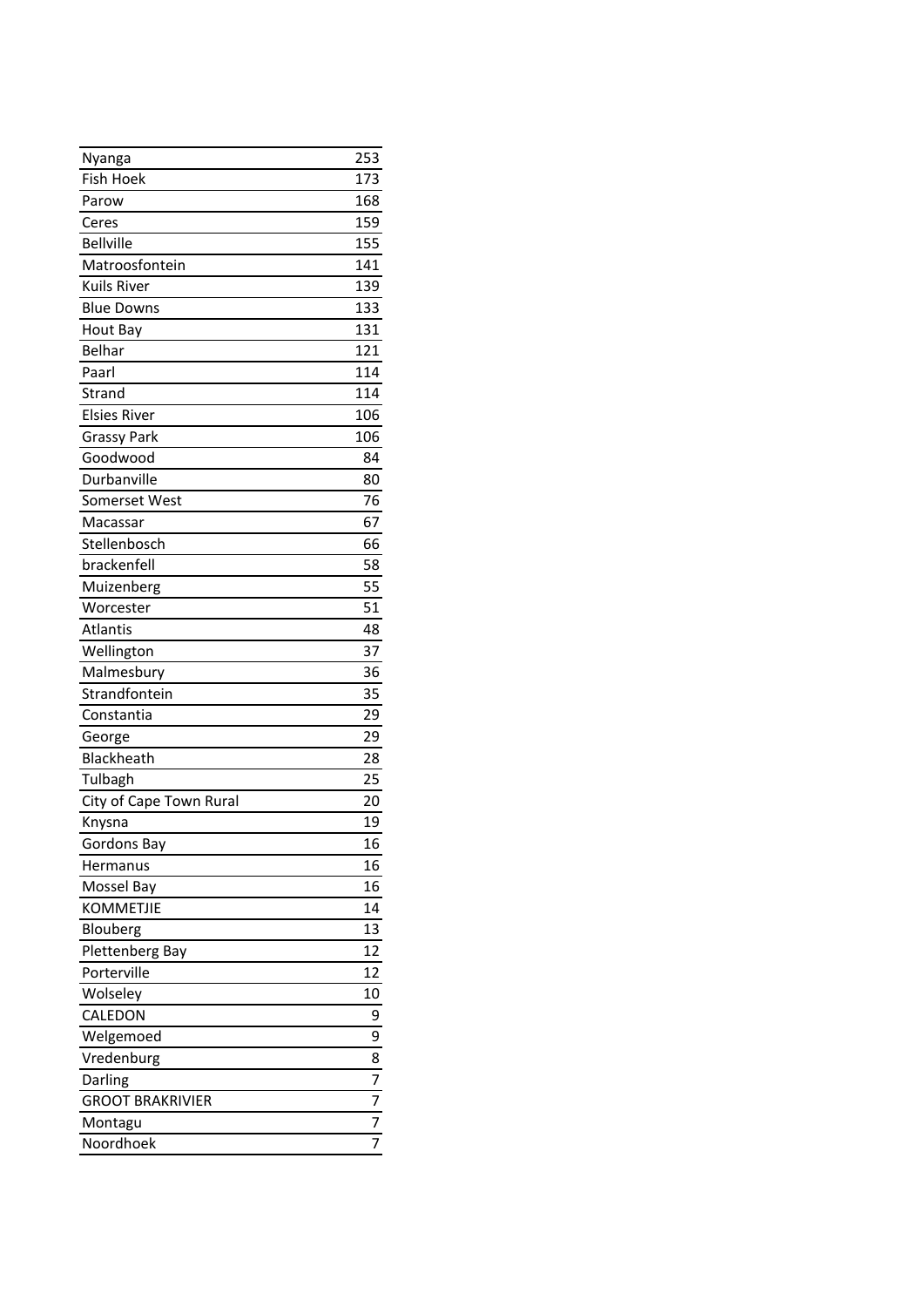| Oudtshoorn           | 7                       |
|----------------------|-------------------------|
| Prince Alfred Hamlet | $\overline{7}$          |
| Witsand              | 7                       |
| Simon's Town         | 6                       |
| SWELLENDAM           | 6                       |
| Franschhoek          | 5                       |
| <b>GRABOUW</b>       |                         |
| Mamre                | $\frac{5}{5}$           |
| Robertson            |                         |
| Vermont              | 5                       |
| <b>Bishop Lavis</b>  | $\overline{4}$          |
| Saldanha             | $\overline{4}$          |
| Saron                | 4                       |
| <b>Simons Town</b>   | 4                       |
| Albertinia           | $\overline{3}$          |
| De Doorns            | $\overline{\mathbf{3}}$ |
| Haarlem              | $\overline{\mathbf{3}}$ |
| Heidelberg           | $\overline{\mathbf{3}}$ |
| <b>Herolds Bay</b>   | $\overline{\mathbf{3}}$ |
| Langebaan            | $\overline{3}$          |
| Napier               | $\frac{3}{3}$           |
| Onrus                |                         |
| Riebeek Kasteel      | $\frac{1}{3}$           |
| Velddrif             | $\frac{3}{3}$           |
| VILLIERSDORP         |                         |
| Vredendal            | $\frac{3}{2}$           |
| Barrydale            |                         |
| <b>Beaufort West</b> |                         |
| Brenton-on-Sea       | $\overline{2}$          |
| Clanwilliam          | $\overline{\mathbf{c}}$ |
| Moorreesburg         | $\overline{2}$          |
| Philadelphia         | $\overline{2}$          |
| Pniel                | 2                       |
| Ravensmead           | 2                       |
| Riebeek West         | 2                       |
| Scarborough          | 2                       |
| St Helena Bay        | $\overline{\mathbf{c}}$ |
| Still Bay            | 2                       |
| Ashton               | 1                       |
| Aurora               | 1                       |
| Bluedowns            | 1                       |
| <b>Bot River</b>     | 1                       |
| Bredasdorp           | 1                       |
| De Rust              | 1                       |
| Friemersheim         | 1                       |
| Gans Bay             | 1                       |
| Genadendal           | 1                       |